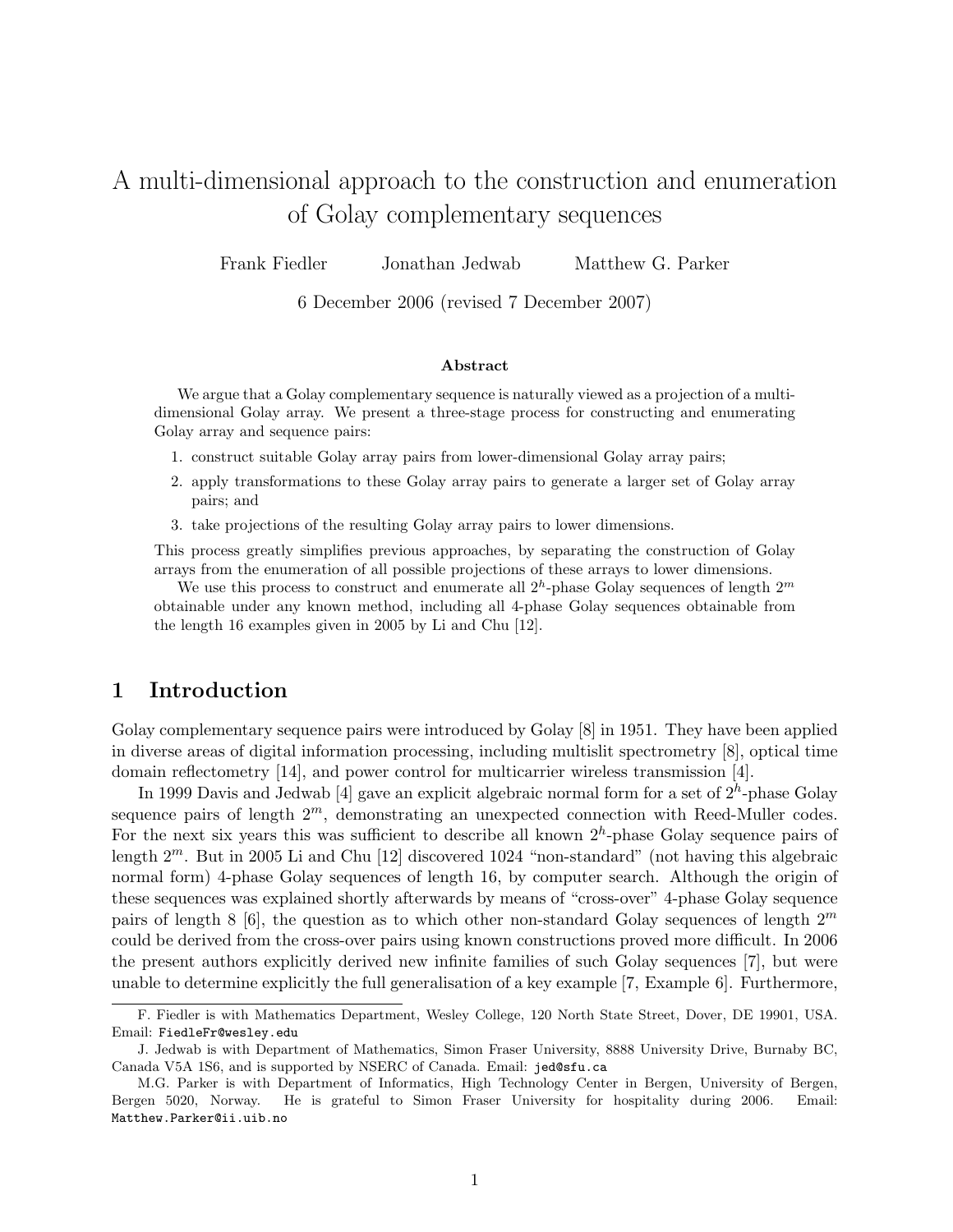while the framework of constructions for Golay sequences presented in [7] simplifies many of the previous approaches it is still rather cumbersome.

In this paper we demonstrate the power of the recently-introduced view [11] of a Golay sequence pair as the "projection" of a multi-dimensional Golay array pair. While the paper [11] focussed on determining whether at least one Golay array pair of a given size exists, particularly for the binary case, this paper deals with the systematic construction and enumeration of a large set of distinct Golay array pairs of a given size. Although Golay arrays have been previously studied by Lüke [13] and especially Dymond [5], and shown to be of use in coded imaging [15], it appears that for the most part they have been ignored or else regarded as merely another generalisation of a familiar combinatorial object.

We propose on the contrary that a Golay array, constructed in as many dimensions as possible, is in fact the fundamental object of study, and that lower-dimensional Golay arrays (in particular Golay sequences) should be regarded as derived objects! In particular, there is no real distinction to be made between "interleaving" and "concatenation" constructions for Golay sequences (as distinguished in [9, General Properties (9) and (10)] and [7, Lemmas 3 and 4], for example): the two forms are just different projections of the same higher-dimensional construction.

We divide the construction of Golay sequence (and array) pairs into three stages, removing a great deal of the complication of previous approaches. The first stage is to construct suitable Golay array pairs from lower-dimensional Golay array (or sequence) pairs explicitly via repeated use of a generalisation of Dymond's construction [5]. The second stage is to enlarge the constructed set of Golay array pairs by means of a simple transformation. The third stage is to take all possible projections of the resulting Golay array pairs to lower dimensions, including to sequences.

We will illustrate the three-stage process by showing that all "standard" (as constructed in [4]) H-phase Golay sequence pairs of length  $2^m$  can be derived from a single m-dimensional Golay array pair that is constructed from Golay sequence pairs of length 1 in the first stage. We will then determine and count the Golay array pairs with  $2<sup>m</sup>$  elements arising from the same m-dimensional array under projection to an intermediate number of dimensions between 1 and m. Finally we will apply the three-stage process once more, using a combination of Golay sequence pairs of length 1 and cross-over 4-phase Golay sequence pairs of length 8 to construct the Golay array pairs of the first stage. The projections to sequences give the desired full generalisation of [7, Example 6], and include as special cases all previously known 4-phase Golay sequence pairs with  $2<sup>m</sup>$  elements.

The rest of the paper is organised as follows. Section 2 contains definitions and notation. Section 3 introduces projection mappings for reducing the dimension of an array, and gives a graphical means of tracking the effect of successive projections. Section 4 describes two methods for constructing a Golay array pair from two other Golay array (or sequence) pairs, and gives an explicit form for the result of applying the second method recursively. Section 5 defines a transformation that generates a set of Golay array pairs from a single Golay array pair. Section 6 uses trivial input Golay array pairs in the explicit construction form, followed by the transformation, and finally applies successive projection mappings in order to construct Golay array pairs in all dimensions from 1 to  $m$ . Section 7 repeats this process but uses an arbitrary combination of trivial and cross-over 4-phase Golay sequence pairs as inputs to the explicit form. This gives a concise construction and enumeration of all 4-phase Golay array pairs with  $2<sup>m</sup>$  elements obtainable under any known method. Section 8 contains a summary of results.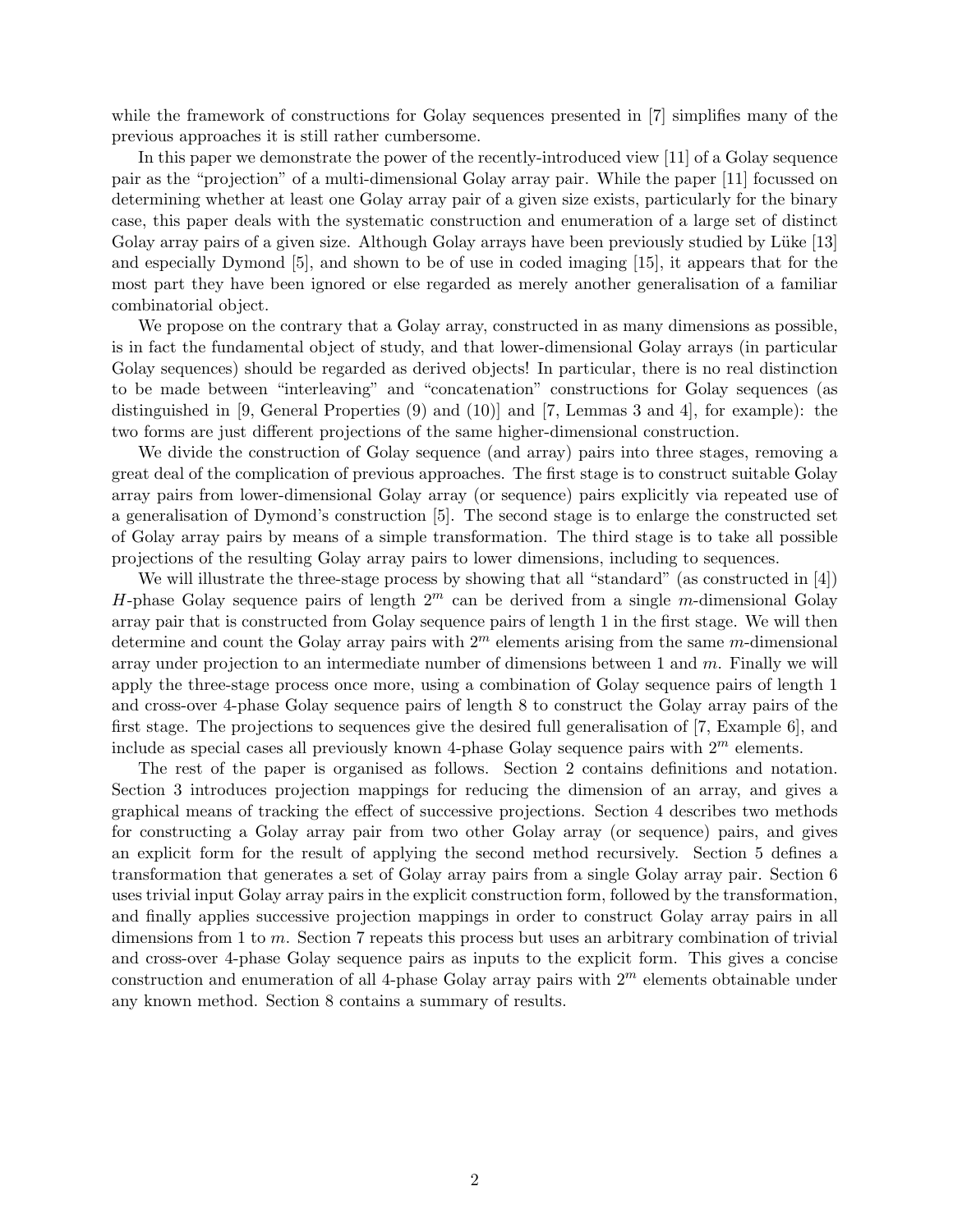#### 2 Definitions and notation

We define an array of size  $s_1 \times \cdots \times s_r$  to be an r-dimensional matrix  $\mathcal{A} = (A[i_1, \ldots, i_r])$  of complex-valued entries, where  $i_1, \ldots, i_r$  are integer, for which

$$
A[i_1, ..., i_r] = 0
$$
 if, for any  $k \in \{1, 2, ..., r\}$ ,  $i_k < 0$  or  $i_k \ge s_k$ .

In the case  $r = 1$ ,  $\mathcal{A} = (A[i_1])$  is a length  $s_1$  sequence. Call the set of array elements

$$
\{A[i_1,\ldots,i_r] \mid 0 \le i_k < s_k \text{ for all } k\}
$$

the *in-range entries* of  $A$ . The *energy* of  $A$  is

$$
\epsilon(\mathcal{A}) := \sum_{i_1} \cdots \sum_{i_r} |A[i_1, \ldots, i_r]|^2,
$$
 (1)

which equals the volume  $s_1 \cdots s_r$  of A if  $|A[i_1, \ldots, i_r]| = 1$  for all in-range entries of A.

Usually the in-range entries of A are constrained to lie in a small finite set S called the array alphabet. Let  $\xi$  denote  $\exp(2\pi\sqrt{-1}/H)$  (a primitive H-th root of unity) for some H, where H represents an even integer throughout the paper. If  $S = \{1, \xi, \xi^2, \dots, \xi^{H-1}\}\$  then A is an Hphase array. Particular cases of interest are the *binary* case  $H = 2$ , for which  $S = \{1, -1\}$ , and the quaternary case  $H = 4$ , for which  $S = \{1, \sqrt{-1}, -1, -\sqrt{-1}\}$ . If  $S = \mathbb{Z}_H$  then A is an array over  $\mathbb{Z}_H$ . The in-range entries of an  $s_1 \times \cdots \times s_r$  H-phase array  $\mathcal{A} = (A[i_1, \ldots, i_r])$  can be represented in the form

$$
\xi^{a[i_1,...,i_r]} := A[i_1,...,i_r], \text{ where each } a[i_1,...,i_r] \in \mathbb{Z}_H. \tag{2}
$$

We say that the  $s_1 \times \cdots \times s_r$  array  $(a[i_1, \ldots, i_r])$  given by (2) is the array over  $\mathbb{Z}_H$  corresponding to A. (Here and elsewhere, in defining the elements of an array of a stated size, the definition implicitly applies only to the in-range entries.) We will consistently use lower-case letters for arrays over  $\mathbb{Z}_H$  and upper-case letters for complex-valued arrays; the same letter (for example a and A) will indicate that the arrays correspond.

The aperiodic autocorrelation function of an  $s_1 \times \cdots \times s_r$  complex-valued array  $\mathcal{A} = (A[i_1, \ldots, i_r])$ is given by

$$
C_{\mathcal{A}}(u_1,\ldots,u_r) := \sum_{i_1} \cdots \sum_{i_r} A[i_1,\ldots,i_r] \overline{A[i_1+u_1,\ldots,i_r+u_r]}
$$
 for integer  $u_1,\ldots,u_r$ , (3)

where bar represents complex conjugation. The aperiodic autocorrelation function of an array over  $\mathbb{Z}_H$  is that of the corresponding H-phase array. An  $s_1 \times \cdots \times s_r$  Golay array pair is a pair of  $s_1 \times \cdots \times s_r$  arrays A and B for which

$$
C_{\mathcal{A}}(u_1, ..., u_r) + C_{\mathcal{B}}(u_1, ..., u_r) = 0
$$
 for all  $(u_1, ..., u_r) \neq (0, ..., 0)$ .

An array  $A$  is called a *Golay array* if it forms a Golay array pair with some array  $B$ . The *standard* Golay sequence pairs of length  $2^m$  over  $\mathbb{Z}_H$  are those given in Corollary 10.

The generating function corresponding to the complex-valued array  $(A[i_1, \ldots, i_r])$  is the polynomial

$$
A(y_1,\ldots,y_r) := \sum_{i_1} \cdots \sum_{i_r} A[i_1,\ldots,i_r] y_1^{i_1} \cdots y_r^{i_r} \text{ in indeterminates } (y_1,\ldots,y_r) \neq (0,\ldots,0)
$$

(where we distinguish the generating function from the complex-valued array by means of round brackets instead of square brackets). The generating function and energy of an array over  $\mathbb{Z}_H$  are those of the corresponding H-phase array. Straightforward manipulation shows that

$$
A(y_1,\ldots,y_r)\overline{A(y_1^{-1},\ldots,y_r^{-1})}=\sum_{u_1}\cdots\sum_{u_r}\overline{C_A(u_1,\ldots,u_r)}y_1^{u_1}\cdots y_r^{u_r},
$$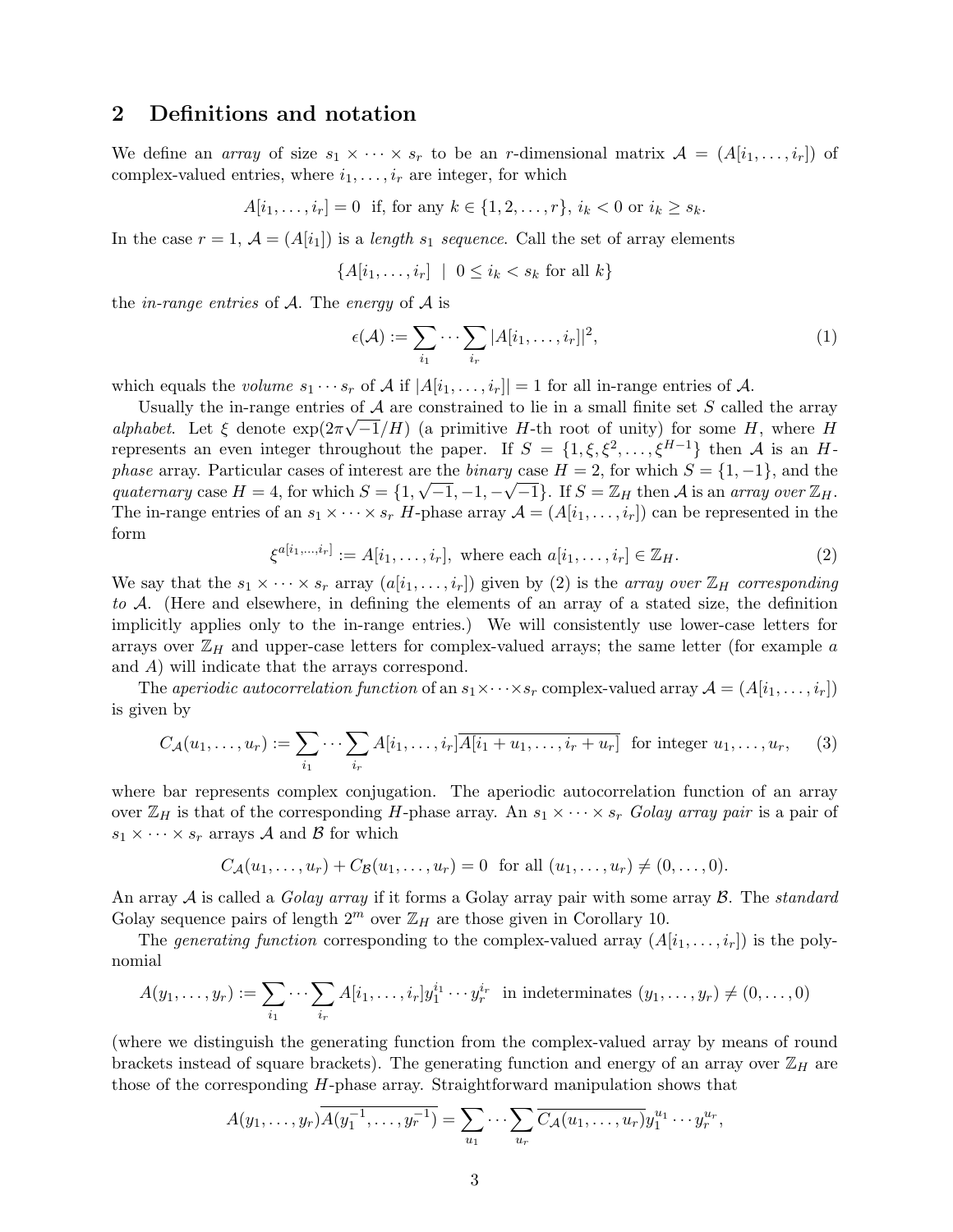from which it follows that  $\mathcal{A} = (A[i_1, \ldots, i_r])$  and  $\mathcal{B} = (B[i_1, \ldots, i_r])$  form an  $s_1 \times \cdots \times s_r$  Golay array pair if and only if

$$
A(y_1, \ldots, y_r) \overline{A(y_1^{-1}, \ldots, y_r^{-1})} + B(y_1, \ldots, y_r) \overline{B(y_1^{-1}, \ldots, y_r^{-1})}
$$
 is constant for all  $(y_1, \ldots, y_r)$ , (4)

and if (4) holds then the value of the constant is  $\epsilon(A) + \epsilon(B)$ , from (1) and (3).

Given a complex-valued  $s_1 \times \cdots \times s_r$  array  $\mathcal{A} = (A[i_1, \ldots, i_r])$ , define  $\mathcal{A}^* = (A^*[i_1, \ldots, i_r])$  to be the  $s_1 \times \cdots \times s_r$  array given by

$$
A^*[i_1, \dots, i_r] := \overline{A[s_1 - 1 - i_1, \dots, s_r - 1 - i_r]} \text{ for all } (i_1, \dots, i_r).
$$
 (5)

It is easy to show that the generating functions of  $A$  and  $A^*$  are related by

$$
A^*(y_1, \dots, y_r) = y_1^{s_1 - 1} \cdots y_r^{s_r - 1} \overline{A(y_1^{-1}, \dots, y_r^{-1})},
$$
\n<sup>(6)</sup>

and that their aperiodic autocorrelation functions are identical. The corresponding array  $(a^*[i_1,\ldots,i_r])$ over  $\mathbb{Z}_H$  is given by

$$
a^*[i_1, \dots, i_r] = -a[s_1 - 1 - i_1, \dots, s_r - 1 - i_r] \text{ for all } (i_1, \dots, i_r). \tag{7}
$$

Since addition of a constant in  $\mathbb{Z}_H$  to all elements of an array over  $\mathbb{Z}_H$  does not change its aperiodic autocorrelation function, all arrays in the set

$$
E(\mathcal{A}) := \{ (a[i_1, ..., i_r] + c) \mid c \in \mathbb{Z}_H \} \cup \{ (a^*[i_1, ..., i_r] + c) \mid c \in \mathbb{Z}_H \}
$$

(which has H elements if  $(a^*[i_1,\ldots,i_r]) = (a[i_1,\ldots,i_r]+c)$  for some  $c \in \mathbb{Z}_H$ , and  $2H$  elements otherwise) have identical aperiodic autocorrelation function. Therefore, if  $(A, B)$  is an  $s_1 \times \cdots \times s_r$ Golay array pair over  $\mathbb{Z}_H$  then so is every element of  $E(\mathcal{A}) \times E(\mathcal{B})$ .

It is possible that two arrays A, A' over  $\mathbb{Z}_H$  of the same size have identical aperiodic autocorrelation function, even though  $E(A) \neq E(A')$ . In this case we say that the pair  $(A, A')$  has the shared autocorrelation property. Suppose that  $(A, B)$  and  $(A', B')$  are Golay array pairs, where  $E(\mathcal{A}) \neq E(\mathcal{A}')$  and  $E(\mathcal{B}) \neq E(\mathcal{B}')$ . If the pair  $(\mathcal{A}, \mathcal{A}')$  has the shared autocorrelation property, then so does the pair  $(\mathcal{B}, \mathcal{B}')$ ; and moreover  $(\mathcal{A}, \mathcal{B}')$  and  $(\mathcal{A}', \mathcal{B})$  both form Golay array pairs by a "cross-over" of their autocorrelation functions, as illustrated in Figure 1.

The only known examples of cross-over Golay sequence pairs of length  $2^m$  over  $\mathbb{Z}_{2^h}$  occur for  $m = 3$  and  $h = 2$ . For example, the sequences  $[0, 0, 0, 2, 0, 0, 2, 0]$  and  $[0, 1, 1, 2, 0, 3, 3, 2]$  form a length 8 cross-over Golay pair over  $\mathbb{Z}_4$ . All 512 ordered cross-over Golay sequence pairs of length 8 over  $\mathbb{Z}_4$  can be derived from this pair, as shown in Theorem 12. Moreover the existence of the 1024 non-standard length 16 Golay sequences over  $\mathbb{Z}_4$  found by Li and Chu [12] can be explained in terms of these length 8 cross-over pairs [6]. The study of which other non-standard Golay sequence pairs of length  $2^m$  can be constructed from the length 8 cross-over pairs under known constructions was begun in [6], continued in [7], and is completed in this paper.

#### 3 Projection of arrays to lower dimensions

In this section we describe projection mappings that reduce the dimension of an array, and give a graph-theoretic means of tracking the effect of successive projections. The importance of projection mappings is that they preserve the Golay array property.

We firstly define a mapping  $\psi_{1,2}$  from the set of  $s_1 \times \cdots \times s_r$  arrays (where  $r \geq 2$ ) to the set of  $s_1s_2 \times s_3 \times \cdots \times s_r$  arrays. Given an  $s_1 \times \cdots \times s_r$  complex-valued array  $\mathcal{A} = (A[i_1,\ldots,i_r])$ , the mapping  $\psi_{1,2}(\mathcal{A})$  is the array  $(B[i, i_3, \ldots, i_r])$  given by

$$
B[i_1 + s_1 i_2, i_3, \dots, i_r] := A[i_1, \dots, i_r] \text{ for all } (i_1, \dots, i_r).
$$
 (8)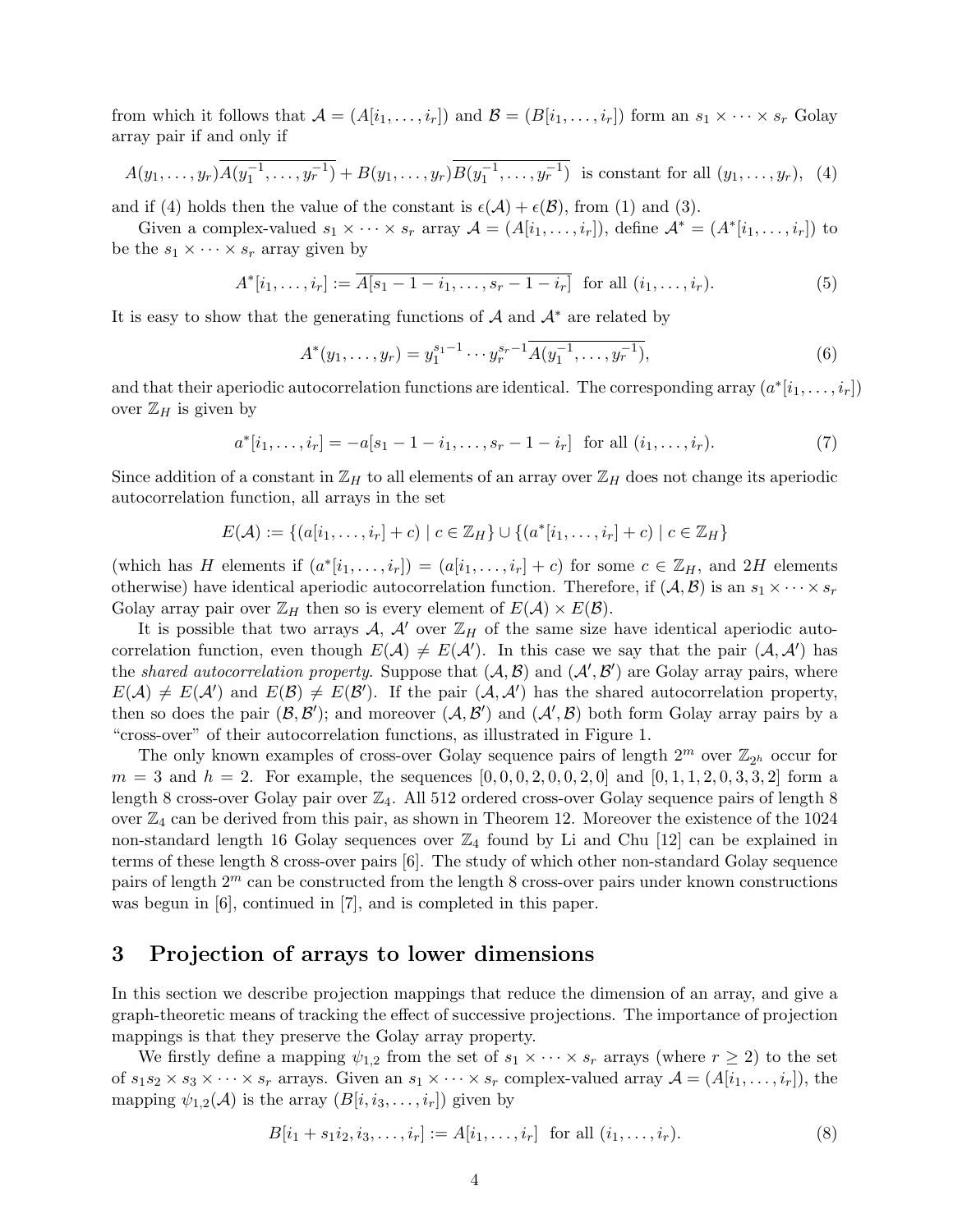

Figure 1: Cross-over of autocorrelation functions for Golay pairs  $(A, B)$  and  $(A', B')$ , where  $E(A) \neq$  $E(\mathcal{A}')$  and  $E(\mathcal{B}) \neq E(\mathcal{B}')$ 

For distinct  $j, k \in \{1, ..., r\}$ , the array  $\psi_{j,k}(\mathcal{A})$  is given similarly by removing the array argument  $i_j$ and replacing the array argument  $i_k$  by  $i_j+s_j i_k$ . For example, if  $\mathcal{A} = (A[i_1, i_2, i_3, i_4])$  is an  $8 \times 5 \times 7 \times 6$ array over  $\mathbb{Z}_6$  then  $\psi_{1,3}(\mathcal{A}) = (B[i_2, i, i_4])$  is the  $5 \times 56 \times 6$  array over  $\mathbb{Z}_6$  given by

$$
B[i_2, i_1 + 8i_3, i_4] := A[i_1, i_2, i_3, i_4] \text{ for } 0 \le i_1 < 8, 0 \le i_2 < 5, 0 \le i_3 < 7, 0 \le i_4 < 6,
$$

and  $\psi_{4,2}(\mathcal{A}) = (C[i_1, i, i_3])$  is the  $8 \times 30 \times 7$  array over  $\mathbb{Z}_6$  given by

$$
C[i_1, i_4 + 6i_2, i_3] := A[i_1, i_2, i_3, i_4] \text{ for } 0 \le i_1 < 8, 0 \le i_2 < 5, 0 \le i_3 < 7, 0 \le i_4 < 6.
$$

We can interpret the action of  $\psi_{j,k}$  on an array as replacing the  $s_j \times s_k$  "slice" of the array formed from dimensions j and  $k$  by the sequence obtained when the elements of the slice are listed column by column. The definition of  $\psi_{j,k}$  holds without modification for an array over  $\mathbb{Z}_H$  because the mapping changes the locations but not the values of array elements. We call  $\psi_{i,k}(\mathcal{A})$  a projection of the array A (from r to r – 1 dimensions), and call  $\psi_{j,k}$  a projection mapping that joins index j to index k.

The reason for our interest in projection mappings is that they preserve the Golay array property:

**Theorem 1** (Jedwab and Parker [11, Theorem 11]). For integer  $r \geq 2$ , suppose that A and B form an  $s_1 \times \cdots \times s_r$  Golay array pair over an alphabet S. Then  $\psi_{2,1}(\mathcal{A})$  and  $\psi_{2,1}(\mathcal{B})$  form an  $s_1s_2 \times s_3 \times \cdots \times s_r$  Golay array pair over S.

The  $8 \times 30 \times 7$  array  $(C[i_1, i, i_3])$  described above can instead be represented as the  $8 \times 7 \times 30$ array  $(C'[i_1, i_3, i])$ , where

$$
C'[i_1, i_3, i] = C[i_1, i, i_3] \text{ for } 0 \le i_1 < 8, 0 \le i < 30, 0 \le i_3 < 7,
$$

by reordering dimensions. However we do not consider arrays obtained by reordering dimensions to be distinct: they are different formal representations of the same object. By reordering dimensions in Theorem 1 we see that the arrays  $\psi_{i,k}(\mathcal{A})$  and  $\psi_{i,k}(\mathcal{B})$  also form a Golay array pair, for any distinct  $j, k \in \{1, \ldots, r\}.$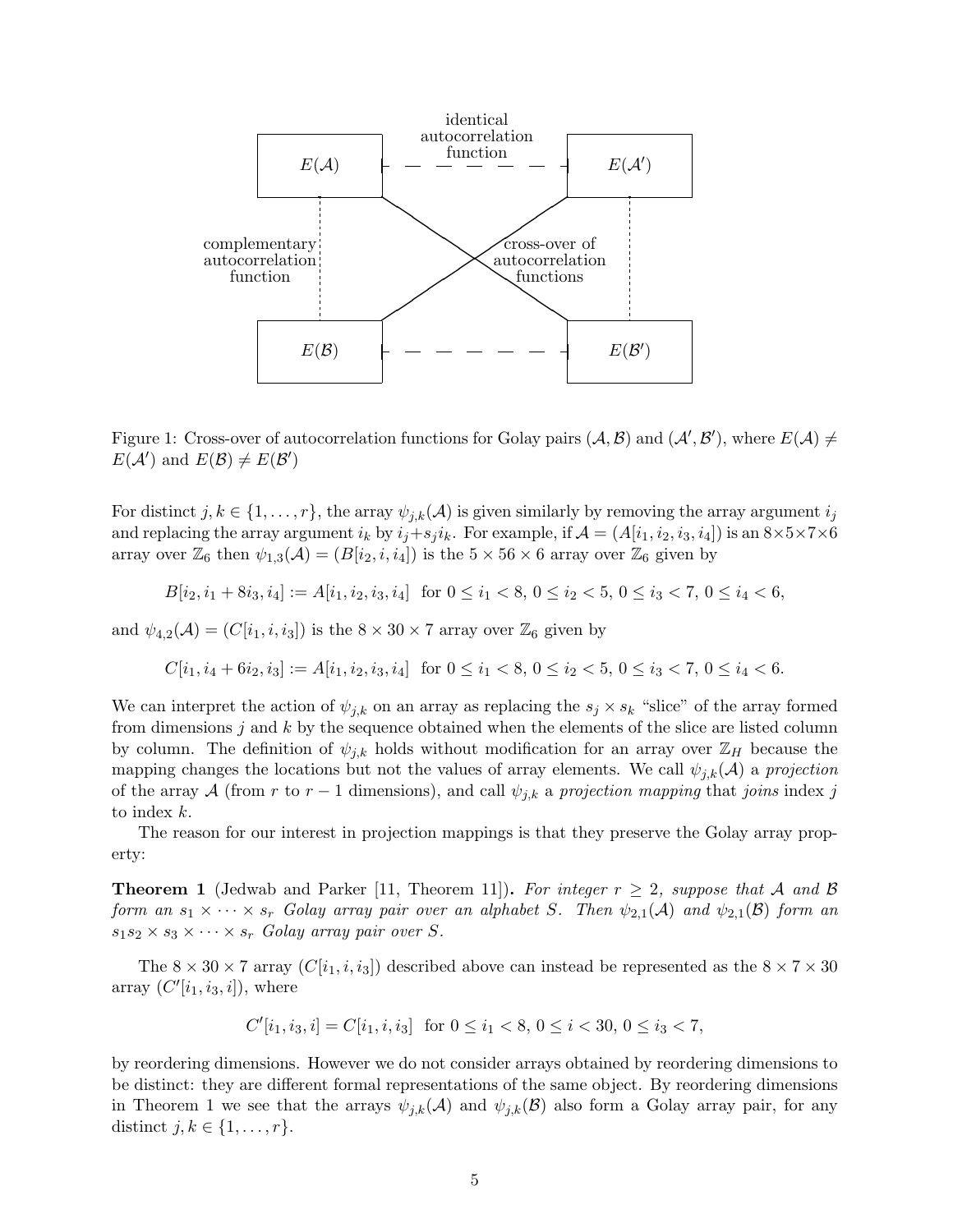We wish to apply successive projection mappings to a given r-dimensional array. In order to keep track of their effect, we represent the array indices by vertices  $1, \ldots, r$  of a directed graph and represent successive projection mappings by arcs between vertices (according to the original index labellings). For example, suppose that three successive projection mappings applied to a  $2 \times 2 \times 2 \times 2$  array join index 4 to index 3, then the original index 1 to the original index 2, and finally the joined indices 4 and 3 to the joined indices 1 and 2. The corresponding graph on four vertices 1, 2, 3, and 4 has an arc from vertex 4 to vertex 3, an arc from vertex 1 to vertex 2, and an arc from vertex 3 (the final vertex of the path from vertex 4 to vertex 3) to vertex 1 (the initial vertex of the path from vertex 1 to vertex 2):

$$
\stackrel{4}{\bullet} \longrightarrow \stackrel{3}{\bullet} \longrightarrow \stackrel{1}{\bullet} \longrightarrow \stackrel{2}{\bullet} \tag{9}
$$

The same graph would be obtained by joining index 4 to 3, then joining these joined indices to index 1, and then joining these joined indices to index 2. Algebraically, this equivalence is a consequence of the equality of the array arguments  $(i_4+2i_3)+4(i_1+2i_2)$  and  $((i_4+2i_3)+4i_1)+8i_2$ .

In general, the graph representing the successive application of  $j$  projection mappings to an  $r$ -dimensional array comprises  $r$  vertices and a set of disjoint directed paths, each representing a set of joined indices; the total length of all paths is  $j$ . Applying a further projection mapping joins the final vertex of the path representing a first set of joined indices to the initial vertex of the path representing a second set of joined indices. Proposition 2 shows that the projected array corresponding to such a graph does not depend on the order in which arcs are added (as already suggested with reference to (9)). In particular, the sequence obtained by applying  $r-1$  successive projection mappings to a given r-dimensional array is completely described by a directed path of the form

$$
\overset{\sigma(1)}{\bullet} \longrightarrow \overset{\sigma(2)}{\bullet} \longrightarrow \cdots \longrightarrow \overset{\sigma(r)}{\bullet}
$$

for some permutation  $\sigma$  of  $\{1, \ldots, r\}$ .

**Proposition 2.** Let  $(A[i_1, \ldots, i_r])$  be an  $s_1 \times \cdots \times s_r$  array over an alphabet S, let  $\sigma$  be a permutation of  $\{1,\ldots,r\}$ , and let j be an integer satisfying  $0 \leq j \leq r-1$ . Then the application to  $(A[i_1,\ldots,i_r])$ of any j successive projection mappings whose corresponding graph is

$$
\sigma(1) \longrightarrow \sigma(2) \longrightarrow \cdots \longrightarrow \sigma(j+1) \quad \sigma(j+2) \quad \cdots \quad \sigma(r)
$$

results in the projected array  $(B[i, i_{\sigma(j+2)},..., i_{\sigma(r)}])$  of size  $(\prod_{k=1}^{j+1} s_{\sigma(k)}) \times s_{\sigma(j+2)} \times \cdots \times s_{\sigma(r)}$ over S given by

$$
B[v_1i_{\sigma(1)} + \dots + v_{j+1}i_{\sigma(j+1)}, i_{\sigma(j+2)}, \dots, i_{\sigma(r)}] = A[i_1, \dots, i_r] \text{ for all } (i_1, \dots, i_r),
$$
 (10)

where  $v_i := \prod_{k=1}^{i-1} s_{\sigma(k)}$  (and  $v_1 := 1$ ).

*Proof.* The proof is by induction on j. The base case  $j = 0$  holds trivially; assume all cases up to  $j-1$  hold. The graph representing the first  $j-1$  projection mappings of case j must have the form

$$
\begin{array}{ccccccccc}\n\sigma(1) & \sigma(2) & \cdots & \sigma(\ell) & \sigma(\ell+1) & \sigma(\ell+2) & \cdots & \sigma(j+1) & \sigma(j+2) & \cdots & \sigma(r) \\
\end{array}
$$

for some integer  $\ell$  satisfying  $1 \leq \ell \leq j$ . Regard this graph as arising from the composition of two sequences of projection mappings, the first corresponding to the path  $\sigma(1) \to \sigma(2) \to \cdots \to \sigma(\ell)$ and the second corresponding to the path  $\sigma(\ell + 1) \to \sigma(\ell + 2) \to \cdots \to \sigma(j + 1)$ . By the inductive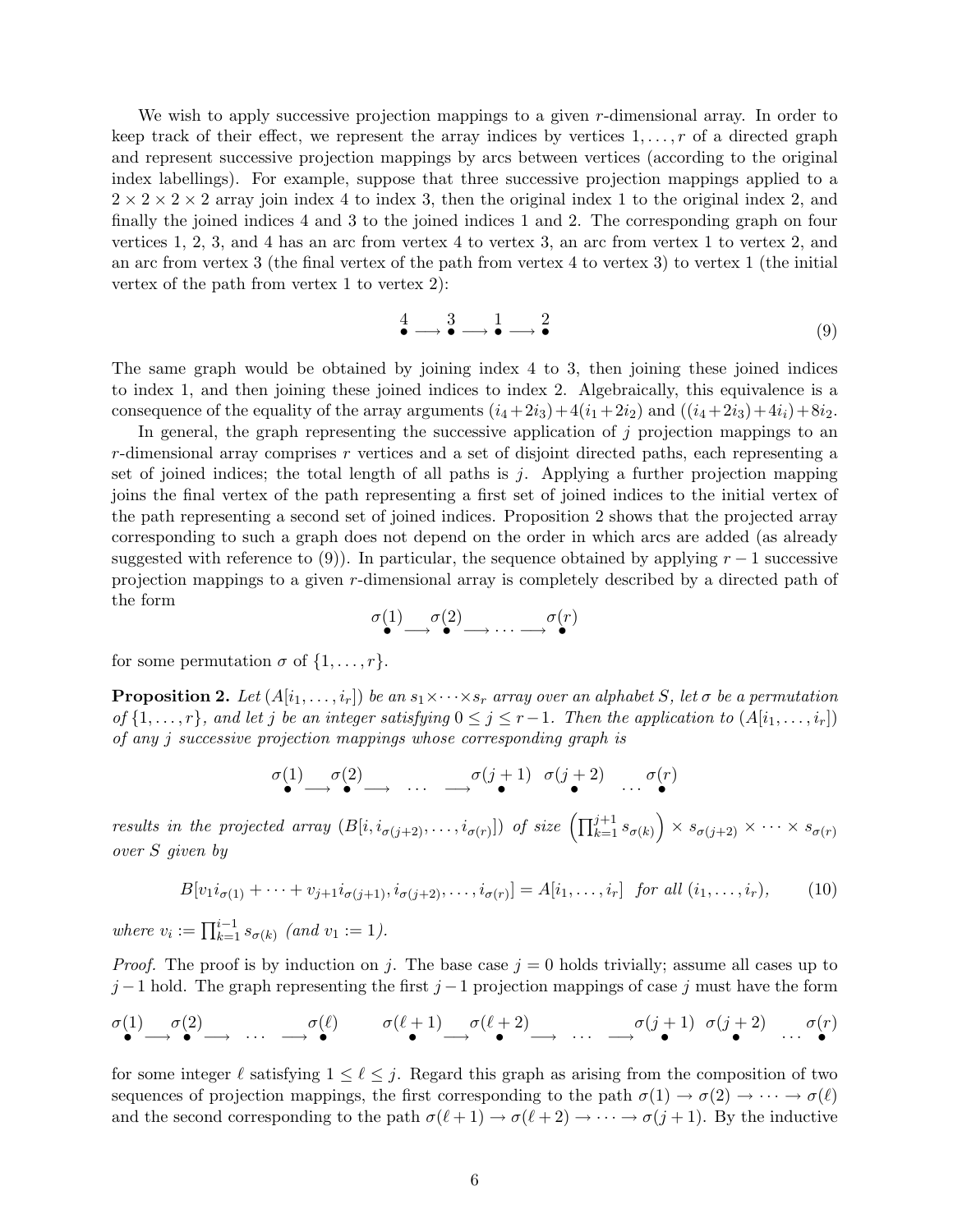hypothesis, the projected array  $(C[i, i', i_{\sigma(j+2)}, \ldots, i_{\sigma(r)}])$  of size  $\left(\prod_{k=1}^{\ell} s_{\sigma(k)}\right) \times \left(\prod_{k=\ell+1}^{j+1} s_{\sigma(k)}\right) \times$  $s_{\sigma(j+2)} \times \cdots \times s_{\sigma(r)}$  corresponding to the composition mapping then satisfies

$$
C[\left(v_1i_{\sigma(1)} + \dots + v_{\ell}i_{\sigma(\ell)}\right), \left(w_{\ell+1}i_{\sigma(\ell+1)} + \dots + w_{j+1}i_{\sigma(j+1)}\right), i_{\sigma(j+2)}, \dots, i_{\sigma(r)}]
$$
  
=  $A[i_1, \dots, i_r]$  for all  $(i_1, \dots, i_r)$ , (11)

where  $w_i := \prod_{k=\ell+1}^{i-1} s_{\sigma(k)} = v_i / \prod_{k=1}^{\ell} s_{\sigma(k)}$  (and  $w_{\ell+1} := 1$ ), by the definition of  $v_i$ . The array  $(B[i, i_{\sigma(j+2)}, \ldots, i_{\sigma(r)}])$  now results from application of the projection mapping  $\psi_{\ell,\ell+1}$  (using the original index labellings). Therefore (8) and (11) imply (10), since

$$
(v_1 i_{\sigma(1)} + \cdots + v_{\ell} i_{\sigma(\ell)}) + \left(\prod_{k=1}^{\ell} s_{\sigma(k)}\right) (w_{\ell+1} i_{\sigma(\ell+1)} + \cdots + w_{j+1} i_{\sigma(j+1)}) = v_1 i_{\sigma(1)} + \cdots + v_{j+1} i_{\sigma(j+1)}.
$$

This establishes case j and completes the induction.

We have shown that the application of a sequence of projection mappings to a given  $r$ dimensional array can be completely described by a graph  $G$  on  $r$  vertices comprising a set of disjoint directed paths: repeated application of Proposition 2 (once for each directed path) shows that the corresponding projected array is independent of the sequence of projection mappings that leads to G.

#### 4 Construction of Golay array pairs

In this section we generalise Dymond's construction [5] for a binary Golay array pair from two other binary Golay array pairs, and derive a second construction from it. We apply this second construction recursively, producing an explicit form for the resulting Golay array pair over  $\mathbb{Z}_H$ . This will be the main construction theorem in later sections.

We begin with Dymond's construction theorem for binary Golay array pairs, which is a generalisation to multiple dimensions of Turyn's 1974 composition theorem [19, Lemma 5] for binary Golay sequence pairs:

**Theorem 3** (Dymond [5, Theorem 4.24]). Let  $\otimes$  represent the Kronecker product of arrays. Suppose that A and B form an  $s_1 \times \cdots \times s_r$  binary Golay array pair, and that C and D form a  $t_1 \times \cdots \times t_r$ binary Golay array pair (where any of the  $s_k$  and  $t_k$  can take the value 1). Then the arrays

$$
\mathcal{A} \otimes \left(\frac{\mathcal{C} + \mathcal{D}}{2}\right) + \mathcal{B} \otimes \left(\frac{\mathcal{C} - \mathcal{D}}{2}\right),\,
$$

$$
\mathcal{A} \otimes \left(\frac{\mathcal{C}^* - \mathcal{D}^*}{2}\right) - \mathcal{B} \otimes \left(\frac{\mathcal{C}^* + \mathcal{D}^*}{2}\right)
$$

form an  $s_1t_1 \times \cdots \times s_rt_r$  binary Golay array pair.

Write  $\mathbf{1}^{(r)}$  to represent  $1 \times \cdots \times 1$ , in which r copies of 1 appear, and likewise write  $n^{(r)}$  to represent the corresponding expression with  $r$  copies of any positive integer  $n$ . Consider specialising Theorem 3 to the case where A and B have size  $s_1 \times \cdots \times s_r \times \mathbf{1}^{(v)}$ , and C and D have size  $\mathbf{1}^{(r)} \times t_1 \times \cdots \times t_v$ , so that the Kronecker product simplifies to the tensor product. (We do not lose anything by this specialisation: Theorem 3 can be recovered by setting  $v = r$  and then applying Theorem 1 to the resulting binary Golay array pair of size  $s_1 \times \cdots \times s_r \times t_1 \times \cdots \times t_r$  in order to give an  $s_1t_1 \times \cdots \times s_rt_r$  binary Golay array pair.) Now generalise this tensor product construction from binary to H-phase input arrays, adding a condition on  $\mathcal C$  and  $\mathcal D$  to ensure that the constructed arrays are also  $H$ -phase arrays:

 $\Box$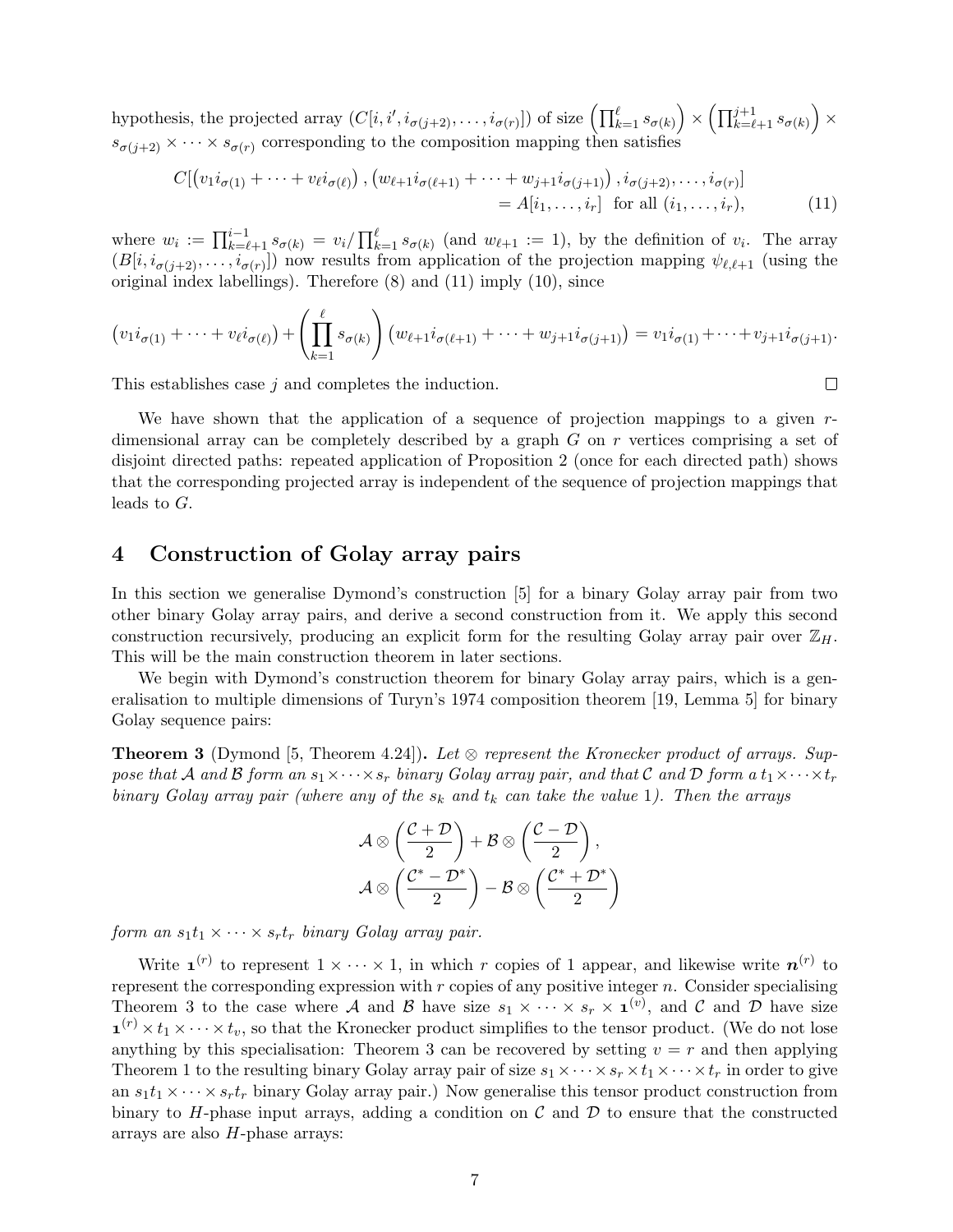**Theorem 4.** Abbreviate  $i_1, \ldots, i_r$  and  $j_1, \ldots, j_v$  to i and j respectively, and abbreviate  $s_1 \times \cdots \times s_r$ and  $t_1 \times \cdots \times t_v$  to s and t respectively. Suppose that  $(A[i])$  and  $(B[i])$  form an H-phase Golay array pair of size s. Suppose that  $(C[j])$  and  $(D[j])$  form an H-phase Golay array pair of size t and that

for each 
$$
j
$$
, either  $C[j] = D[j]$  or  $C[j] = -D[j]$ . (12)

Then the H-phase arrays  $(F[i, j])$  and  $(G[i, j])$  of size  $s \times t$  given by

$$
F[i, j] := A[i] \cdot \left(\frac{C[j] + D[j]}{2}\right) + B[i] \cdot \left(\frac{C[j] - D[j]}{2}\right),
$$
  
\n
$$
G[i, j] := A[i] \cdot \left(\frac{C^*[j] - D^*[j]}{2}\right) - B[i] \cdot \left(\frac{C^*[j] + D^*[j]}{2}\right)
$$
\n(13)

form a Golay array pair.

*Proof.* The arrays  $(F[i, j])$  and  $(G[i, j])$  have size  $s \times t$  by construction, and are H-phase arrays by condition (12). We will show that they form a Golay array pair, modelling the proof on the generating function approach of [5, Theorem 4.24].

Abbreviate  $y_1, \ldots, y_r$  and  $z_1, \ldots, z_v$  to **y** and z respectively, and abbreviate  $y_1^{-1}, \ldots, y_r^{-1}$  and  $z_1^{-1}, \ldots, z_v^{-1}$  to  $y^{-1}$  and  $z^{-1}$  respectively. From (13) we obtain the generating function equations

$$
2F(\mathbf{y}, \mathbf{z}) = A(\mathbf{y})(C(\mathbf{z}) + D(\mathbf{z})) + B(\mathbf{y})(C(\mathbf{z}) - D(\mathbf{z})),
$$
  
\n
$$
2G(\mathbf{y}, \mathbf{z}) = A(\mathbf{y})(C^*(\mathbf{z}) - D^*(\mathbf{z})) - B(\mathbf{y})(C^*(\mathbf{z}) + D^*(\mathbf{z}))
$$
  
\n
$$
= z_1^{t_1 - 1} \cdots z_v^{t_v - 1} \left( A(\mathbf{y}) \left( \overline{C(\mathbf{z}^{-1})} - \overline{D(\mathbf{z}^{-1})} \right) - B(\mathbf{y}) \left( \overline{C(\mathbf{z}^{-1})} + \overline{D(\mathbf{z}^{-1})} \right) \right),
$$

by (6). Straightforward manipulation then shows that, for all  $(y, z)$ ,

$$
F(y, z)\overline{F(y^{-1}, z^{-1})} + G(y, z)\overline{G(y^{-1}, z^{-1})}
$$
  
=  $\frac{1}{2} (A(y)\overline{A(y^{-1})} + B(y)\overline{B(y^{-1})}) (C(z)\overline{C(z^{-1})} + D(z)\overline{D(z^{-1})}),$ 

which is constant by (4). Therefore  $(F[i, j])$  and  $(G[i, j])$  form a Golay array pair, by (4).  $\Box$ 

Theorem 4 produces an H-phase Golay array pair of size  $s \times t$  from H-phase Golay array pairs of size s and t, subject to the condition (12) on the input pair of size t. We now use Theorem 4 to derive an alternative construction which does not require this condition to hold, but instead produces an H-phase Golay array pair of size  $s \times t \times 2$  from the same input array pairs:

**Theorem 5.** Abbreviate  $i_1, \ldots, i_r$  and  $j_1, \ldots, j_v$  to **i** and **j** respectively, and abbreviate  $s_1 \times \cdots \times s_r$ and  $t_1 \times \cdots \times t_v$  to s and t respectively. Suppose that  $(A[i])$  and  $(B[i])$  form an H-phase Golay array pair of size s, and that  $(C[j])$  and  $(D[j])$  form an H-phase Golay array pair of size t. Then the H-phase arrays  $(F[i, j, x])$  and  $(G[i, j, x])$  of size  $s \times t \times 2$  given by

$$
F[\boldsymbol{i}, \boldsymbol{j}, 0] := A[\boldsymbol{i}] \cdot C[\boldsymbol{j}], \qquad F[\boldsymbol{i}, \boldsymbol{j}, 1] := B^*[\boldsymbol{i}] \cdot D[\boldsymbol{j}],
$$
  
\n
$$
G[\boldsymbol{i}, \boldsymbol{j}, 0] := B[\boldsymbol{i}] \cdot C[\boldsymbol{j}], \qquad G[\boldsymbol{i}, \boldsymbol{j}, 1] := -A^*[\boldsymbol{i}] \cdot D[\boldsymbol{j}]
$$
\n(14)

form a Golay array pair. The corresponding arrays over  $\mathbb{Z}_H$  can be represented as

$$
f[\boldsymbol{i}, \boldsymbol{j}, x] := \left( b^*[\boldsymbol{i}] + d[\boldsymbol{j}] - a[\boldsymbol{i}] - c[\boldsymbol{j}] \right) x + a[\boldsymbol{i}] + c[\boldsymbol{j}],
$$
  
\n
$$
g[\boldsymbol{i}, \boldsymbol{j}, x] := \left( a^*[\boldsymbol{i}] + d[\boldsymbol{j}] - b[\boldsymbol{i}] - c[\boldsymbol{j}] + \frac{H}{2} \right) x + b[\boldsymbol{i}] + c[\boldsymbol{j}].
$$
\n(15)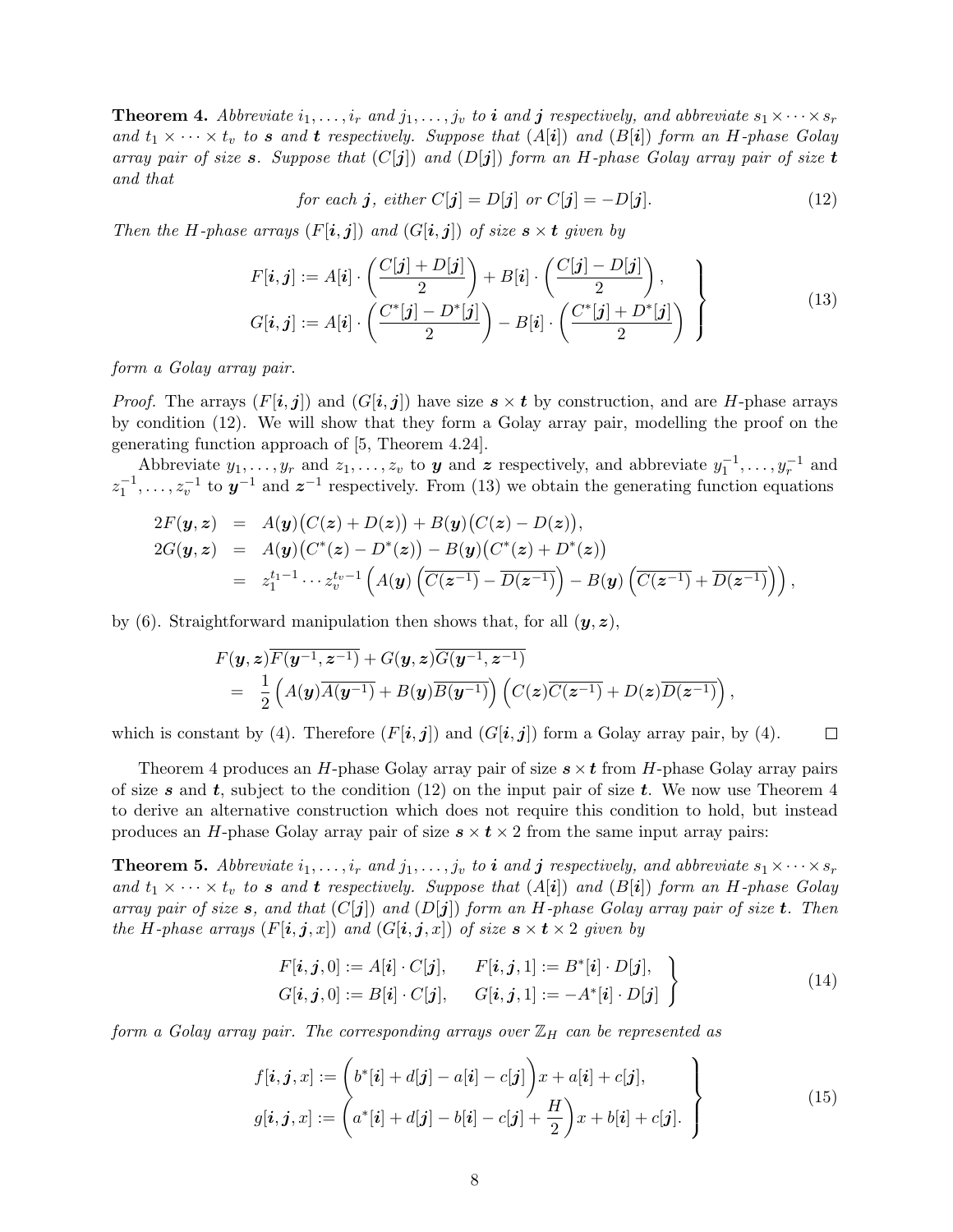*Proof.* We construct  $(F[i, j, x])$  and  $(G[i, j, x])$  as an H-phase Golay array pair by two applications of Theorem 4.

Since  $(B^*[\mathbf{i}])$  has the same aperiodic autocorrelation function as  $(B[\mathbf{i}])$ , we see that  $(A[\mathbf{i}])$  and  $(B^*[\boldsymbol{i}])$  form a Golay array pair of size s. Apply Theorem 4, taking the input  $((A[\boldsymbol{i}]), (B[\boldsymbol{i}]))$  to be the Golay array pair  $((A[i]), (B^*[i]))$  of size s, and the input  $((C[j]), (D[j]))$  to be the Golay array pair  $([1, 1], [1, -1])$  of size 2 that satisfies (12). This produces an H-phase Golay array pair  $((F'[\mathbf{i}, x]), (G'[\mathbf{i}, x]))$  of size  $\mathbf{s} \times 2$  given by

$$
F'[i, 0] := A[i], \quad F'[i, 1] := B^*[i],
$$
  

$$
G'[i, 0] := A[i], \quad G'[i, 1] := -B^*[i].
$$

Now apply Theorem 4 a second time, taking the input  $((A[i]), (B[i])$  to be the Golay array pair  $((C[j]), (D[j]))$  of size t, and the input  $((C[j]), (D[j]))$  to be the Golay array pair  $((F'[i, x]), (G'[i, x]))$ of size  $s \times 2$  that satisfies (12). Writing  $F'[i, x] := A[i](1-x) + B^*[i]x$ , we see from (5) that  $F'^{*}[i, x] = A^{*}[i]x + B[i](1-x)$ , and similarly  $G'^{*}[i, x] = A^{*}[i]x - B[i](1-x)$ . Therefore this second application of Theorem 4 produces the H-phase Golay array pair  $((F[i, j, x]), (G[i, j, x]))$  of size  $s \times t \times 2$  given in (14), as claimed.

From (14), the arrays over  $\mathbb{Z}_H$  corresponding to  $(F[i, j, x])$  and  $(G[i, j, x])$  are defined by

$$
f[\mathbf{i}, \mathbf{j}, 0] := a[\mathbf{i}] + c[\mathbf{j}], \qquad f[\mathbf{i}, \mathbf{j}, 1] := b^*[\mathbf{i}] + d[\mathbf{j}],
$$
  

$$
g[\mathbf{i}, \mathbf{j}, 0] := b[\mathbf{i}] + c[\mathbf{j}], \qquad g[\mathbf{i}, \mathbf{j}, 1] := a^*[\mathbf{i}] + d[\mathbf{j}] + H/2,
$$

and these definitions can be represented in the form (15), as claimed.

**Example 6.** The length 8 sequences  $(a[i]) := [0, 0, 0, 2, 0, 0, 2, 0]$  and  $(b[i]) := [2, 1, 1, 0, 2, 3, 3, 0]$ over  $\mathbb{Z}_4$  form a (cross-over) Golay sequence pair, and likewise so do the length 8 sequences  $(c[j]) :=$  $[0, 0, 0, 2, 0, 0, 2, 0]$  and  $(d[j]) := [2, 3, 3, 0, 2, 1, 1, 0]$ . Apply Theorem 5 with  $H = 4$  and  $s = t = 8$  to *obtain the*  $8 \times 8 \times 2$  *Golay array pair* 

$$
(f[i,j,x]) = \begin{bmatrix} 0 & 0 & 0 & 2 & 0 & 0 & 2 & 0 \\ 0 & 0 & 0 & 2 & 0 & 0 & 2 & 0 \\ 0 & 0 & 0 & 2 & 0 & 0 & 2 & 0 \\ 2 & 2 & 2 & 0 & 2 & 2 & 0 & 2 \\ 0 & 0 & 0 & 2 & 0 & 0 & 2 & 0 \\ 0 & 0 & 0 & 2 & 0 & 0 & 2 & 0 \\ 2 & 2 & 2 & 0 & 2 & 2 & 0 & 2 \\ 0 & 0 & 0 & 2 & 0 & 0 & 2 & 0 \\ 0 & 0 & 0 & 2 & 0 & 0 & 2 & 0 \\ 0 & 0 & 0 & 2 & 0 & 0 & 2 & 0 \\ 0 & 0 & 0 & 2 & 0 & 0 & 2 & 0 \\ 0 & 0 & 0 & 2 & 0 & 0 & 2 & 0 \\ 0 & 0 & 0 & 2 & 0 & 0 & 2 & 0 \\ 0 & 0 & 0 & 2 & 0 & 0 & 2 & 0 \\ 0 & 0 & 3 & 3 & 2 & 0 & 1 & 1 & 2 \\ 2 & 1 & 1 & 0 & 2 & 3 & 3 & 0 \\ 2 & 1 & 1 & 0 & 2 & 3 & 3 & 0 \\ 2 & 1 & 1 & 0 & 2 & 3 & 3 & 0 \\ 2 & 1 & 1 & 0 & 2 & 3 & 3 & 0 \\ 2 & 1 & 1 & 0 & 2 & 3 & 3 & 0 \\ 2 & 1 & 1 & 0 & 2 & 3 & 3 & 0 \\ 2 & 1 & 1 & 0 & 2 & 3 & 3 & 0 \\ 2 & 1 & 1 & 0 & 2 & 3 & 3 & 0 \\ 2 & 1 & 1 & 0 & 2 & 3 & 3 & 0 \\ 2 & 1 & 1 & 0 & 2 & 3 & 3 & 0 \\ 2 & 1 & 1 & 0 & 2 & 3 & 3 & 0 \\ 2 & 1 & 1 & 0 & 2 & 3 & 3 & 0 \\ 2 & 1 & 1 & 0 & 2 & 3 & 3 & 0 \\ 2 & 1 & 1 & 0 & 2 & 3 & 3 & 0 \\ 2 & 1 & 1 & 0 & 2 & 3 & 3 & 0 \\ 2 & 1 & 1 & 0 & 2 & 3 & 3 & 0 \\
$$

where the horizontal and vertical direction of each  $8 \times 8$  array corresponds to the array arguments i and j respectively. Project this Golay array pair to a length 128 Golay sequence pair over  $\mathbb{Z}_4$ by joining index 2 to index 1 to index 3: for each array of the pair this corresponds to listing the

 $\Box$ 

 $\mathbf{\overline{1}}$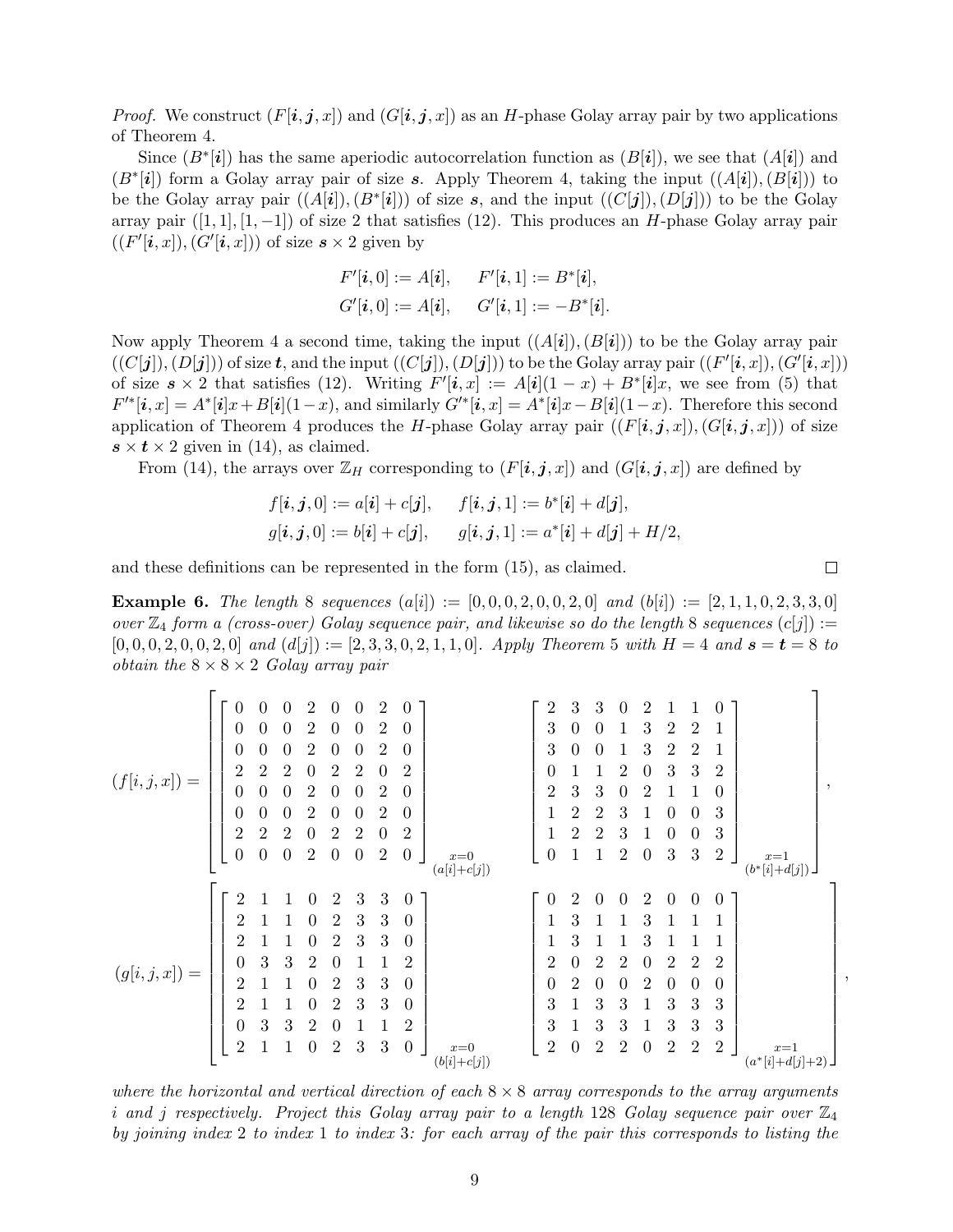elements of both  $8 \times 8$  arrays in turn, column by column. The resulting sequence pair is precisely that of [7, Example 6].

We now apply Theorem 5 recursively to obtain the main construction theorem of the paper.

**Theorem 7.** Let  $m \geq 1$  be an integer and abbreviate  $x_1, \ldots, x_m$  to  $x$ ; for  $k = 0, 1, \ldots, m$ , abbreviate  $i_{k,1},\ldots,i_{k,r_k}$  to  $i_k$  and  $s_{k,1}\times\cdots\times s_{k,r_k}$  to  $s_k$ . Suppose that  $(a_k[i_k])$  and  $(b_k[i_k])$  form a Golay array pair of size  $s_k$  over  $\mathbb{Z}_H$ , for  $k = 0, 1, \ldots, m$ . Then the arrays  $(f_m[i_0, \ldots, i_m, x])$  and  $(g_m[i_0,\ldots,i_m,x])$  of size  $s_0\times\cdots\times s_m\times{\bf 2}^{(m)}$  over  $\mathbb{Z}_H$  given by

$$
f_m[\boldsymbol{i}_0,\ldots,\boldsymbol{i}_m,\boldsymbol{x}] := \\ \sum_{k=1}^{m-1} \left( a_k[\boldsymbol{i}_k] + a_k^*[\boldsymbol{i}_k] - b_k[\boldsymbol{i}_k] - b_k^*[\boldsymbol{i}_k] + \frac{H}{2} \right) x_k x_{k+1} + \\ \sum_{k=1}^{m} \left( b_{k-1}^*[\boldsymbol{i}_{k-1}] + b_k[\boldsymbol{i}_k] - a_{k-1}[\boldsymbol{i}_{k-1}] - a_k[\boldsymbol{i}_k] \right) x_k + \sum_{k=0}^{m} a_k[\boldsymbol{i}_k], \\ g_m[\boldsymbol{i}_0,\ldots,\boldsymbol{i}_m,\boldsymbol{x}] := f_m'[\boldsymbol{i}_0,\ldots,\boldsymbol{i}_m,\boldsymbol{x}] + \frac{H}{2} x_1,
$$

form a Golay array pair, where  $f'_m[i_0,\ldots,i_m,\pmb{x}]$  is  $f_m[i_0,\ldots,i_m,\pmb{x}]$  with  $a_0[i_0],b_0[i_0]$  interchanged and with  $a_0^*[\boldsymbol{i}_0], b_0^*[\boldsymbol{i}_0]$  interchanged.

*Proof.* For ease of presentation we will suppress the dependence of each  $a_k$  and  $b_k$  on  $i_k$ , writing

$$
f_1 = (b_0^* + b_1 - a_0 - a_1)x_1 + a_0 + a_1,
$$
\n(16)

$$
g_1 = (a_0^* + b_1 - b_0 - a_1 + H/2)x_1 + b_0 + a_1,\tag{17}
$$

$$
f_m = f_1 + \sum_{k=2}^{m} e_k,
$$
\n(18)

$$
g_m = g_1 + \sum_{k=2}^{m} e_k,
$$
\n(19)

where

$$
e_k = (a_{k-1} + a_{k-1}^* - b_{k-1} - b_{k-1}^* + H/2)x_{k-1}x_k + (b_{k-1}^* + b_k - a_{k-1} - a_k)x_k + a_k \text{ for } 2 \le k \le m. \tag{20}
$$

We firstly prove by induction on  $m$  that

$$
g_m^* - f_m = (a_m + a_m^* - b_m - b_m^* + H/2)x_m + b_m^* - a_m + (m \mod 2)H/2 \text{ for } m \ge 1.
$$
 (21)

The array  $(c[i_0, x_1]) := (a_0[i_0]x_1)$  satisfies  $c^*[i_0, x_1] = a_0^*[i_0](1 - x_1)$  by (7), so from (16) and (17) we find

$$
g_1^* - f_1 = (a_0 + b_1^* - b_0^* - a_1^* + H/2)(1 - x_1) + b_0^* + a_1^* - (b_0^* + b_1 - a_0 - a_1)x_1 - a_0 - a_1
$$
  
=  $(a_1 + a_1^* - b_1 - b_1^* + H/2)x_1 + b_1^* - a_1 + H/2,$ 

which is the base case  $m = 1$  of (21). For  $m \geq 2$ , assume that (21) holds up to  $m - 1$ . By (18), (19) and (20),

$$
g_m^* - f_m = g_{m-1}^* - f_{m-1} + e_m^* - e_m
$$
  
\n
$$
= g_{m-1}^* - f_{m-1} + (a_{m-1} + a_{m-1}^* - b_{m-1} - b_{m-1}^* + H/2)(1 - x_{m-1})(1 - x_m)
$$
  
\n
$$
+ (b_{m-1} + b_m^* - a_{m-1}^* - a_m^*)(1 - x_m) + a_m^* - (a_{m-1} + a_{m-1}^* - b_{m-1} - b_{m-1}^* + H/2)x_{m-1}x_m
$$
  
\n
$$
- (b_{m-1}^* + b_m - a_{m-1} - a_m)x_m - a_m
$$
  
\n
$$
= (g_{m-1}^* - f_{m-1} - (a_{m-1} + a_{m-1}^* - b_{m-1} - b_{m-1}^* + H/2)x_{m-1})
$$
  
\n
$$
+ (a_m + a_m^* - b_m - b_m^* + H/2)x_m + a_{m-1} - a_m - b_{m-1}^* + b_m^* + H/2.
$$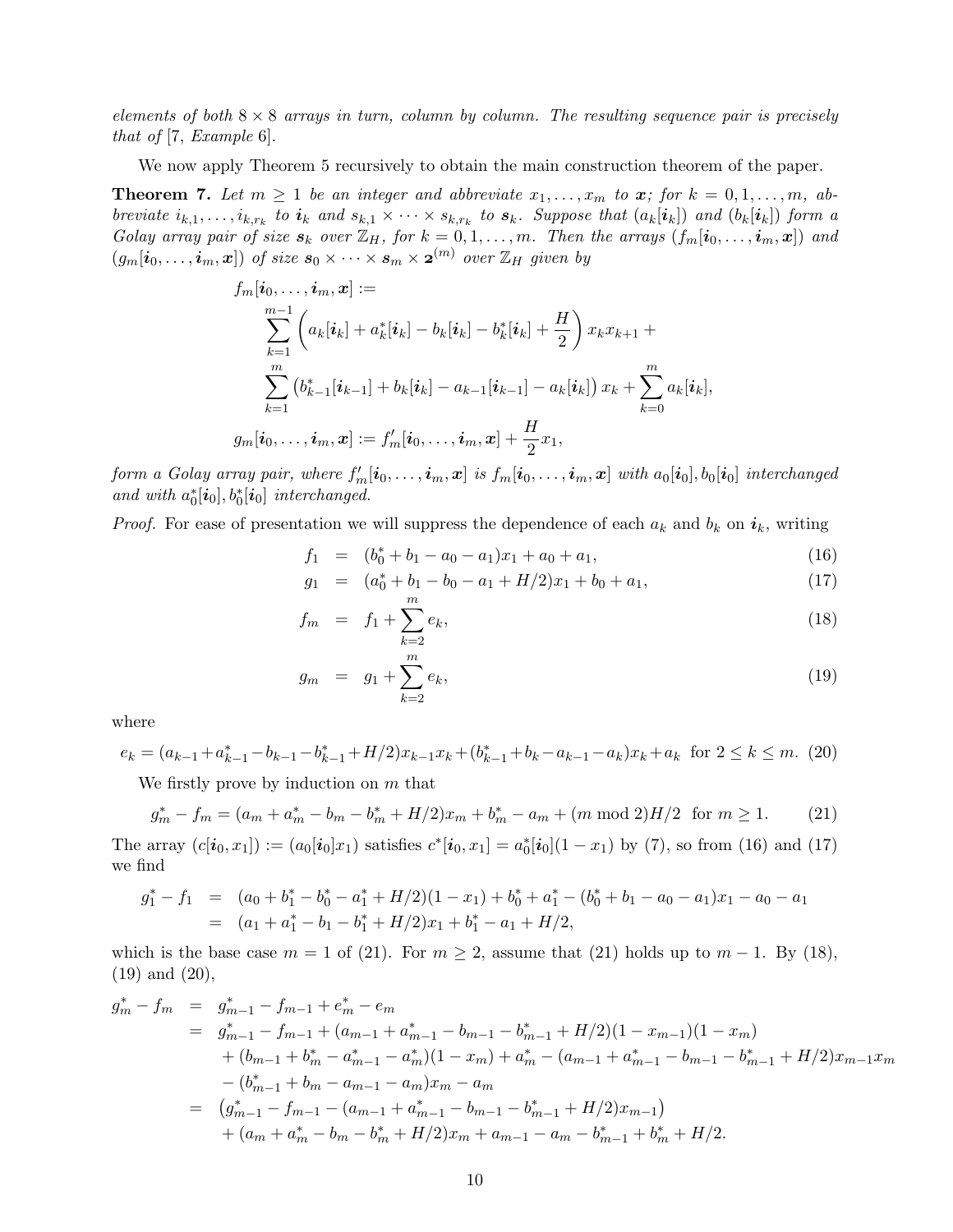Applying the inductive hypothesis to the bracketed expression involving  $g_{m-1}^* - f_{m-1}$  gives (21), completing the induction.

Furthermore, writing  $f_m^* - g_m = -(g_m^* - f_m)^*$ , it follows from (21) that

$$
f_m^* - g_m = g_m^* - f_m + H/2 \text{ for } m \ge 1.
$$
 (22)

We now prove by induction on m that  $f_m$  and  $g_m$  form a Golay array pair of size  $s_0 \times \cdots \times s_m \times \mathbf{2}^{(m)}$ for  $m \geq 1$ , making use of (21) and (22). The base case  $m = 1$  is given by applying Theorem 5, taking the input  $((a[i]), (b[i]))$  to be the Golay array pair  $(a_0, b_0)$  of size  $s_0$  and the input  $((c[j]), (d[j]))$ to be the Golay array pair  $(a_1, b_1)$  of size  $s_1$ . For  $m \geq 2$ , assume by the inductive hypothesis that  $f_{m-1}$  and  $g_{m-1}$  form a Golay array pair. Apply Theorem 5, taking  $((a[i]), (b[i]))$  to be  $(f_{m-1}, g_{m-1})$ of size  $s_0 \times \cdots \times s_{m-1} \times \mathbf{2}^{(m-1)}$  and  $((c[j]),(d[j]))$  to be  $(a_m,(b_m+(1+m \bmod 2)H/2))$  of size  $s_m$ to yield a Golay pair  $(f, g)$  of size  $s_0 \times \cdots \times s_m \times \mathbf{2}^{(m)}$ . (The second pair inherits the Golay property from the array pair  $(a_m, b_m)$ , since  $(b_m[i_m])$  and  $(b_m[i_m] + c)$  have identical aperiodic autocorrelation functions for any constant  $c \in \mathbb{Z}_H$ .) Then from (15) and (21) we have

$$
f - f_{m-1} = \left[ g_{m-1}^* - f_{m-1} + b_m - a_m + (1 + m \mod 2)H/2 \right] x_m + a_m
$$
  
=  $\left[ (a_{m-1} + a_{m-1}^* - b_{m-1} - b_{m-1}^* + H/2) x_{m-1} + b_{m-1}^* - a_{m-1} + b_m - a_m \right] x_m + a_m$   
=  $e_m$ 

by (20). Therefore  $f = f_m$ , by (18). Similarly

$$
g - g_{m-1} = \left[ f_{m-1}^* - g_{m-1} + b_m - a_m + (m \mod 2)H/2 \right] x_m + a_m
$$
  
=  $e_m$ 

using (22), and so  $g = g_m$  by (19). Therefore  $f_m$  and  $g_m$  form a Golay array pair of size  $s_0 \times \cdots \times$  $s_m \times 2^{(m)}$ , completing the induction. П

Theorem 7 can take any Golay array pairs as inputs, but it is sufficient for our purposes to restrict the inputs to be Golay sequence pairs, either trivial pairs (of length 1) or cross-over pairs of length 8 over  $\mathbb{Z}_4$ .

#### 5 Affine Offsets

Theorem 7 constructs a Golay array pair from  $m + 1$  smaller Golay array pairs, which is the first stage of the three-stage construction process of the paper. We now show that, by taking "affine offsets", we can generate a set of Golay array pairs from a single Golay array pair. This generalises [6, Corollary 2] to multiple dimensions, and is the second stage of the process.

**Lemma 8.** Suppose that  $((a[i_1, \ldots, i_r]), (b[i_1, \ldots, i_r]))$  is an  $s_1 \times \cdots \times s_r$  Golay array pair over  $\mathbb{Z}_H$ . Then the affine offset

$$
\left( \left( a[i_1 \ldots, i_r] + \sum_{k=1}^r e_k i_k + e_0 \right), \ \left( b[i_1 \ldots, i_r] + \sum_{k=1}^r e_k i_k + e'_0 \right) \right)
$$

is also an  $s_1 \times \cdots \times s_r$  Golay array pair over  $\mathbb{Z}_H$ , for all  $e'_0, e_0, e_1, \ldots, e_r \in Z_H$ .

*Proof.* Let  $\xi$  denote  $\exp(2\pi\theta)$  $\sqrt{-1}/H$ ) (a primitive H-th root of unity), and let A, B, A' and B' be the complex-valued arrays corresponding to the four given arrays over  $\mathbb{Z}_H$ , in the order in which they are mentioned. Fix  $(u_1, \ldots, u_r) \neq (0, \ldots, 0)$ . By the definition of aperiodic autocorrelation,

$$
C_{\mathcal{A}'}(u_1,\ldots,u_r) = \sum_{i_1} \cdots \sum_{i_r} \xi^{a[i_1,\ldots,i_r] + \sum_{k=1}^r e_k i_k + e_0} \overline{\xi^{a[i_1+u_1,\ldots,i_r+u_r] + \sum_{k=1}^r e_k (i_k+u_k) + e_0}}
$$
  
=  $\xi^{-\sum_{k=1}^r e_k u_k} C_{\mathcal{A}}(u_1,\ldots,u_r),$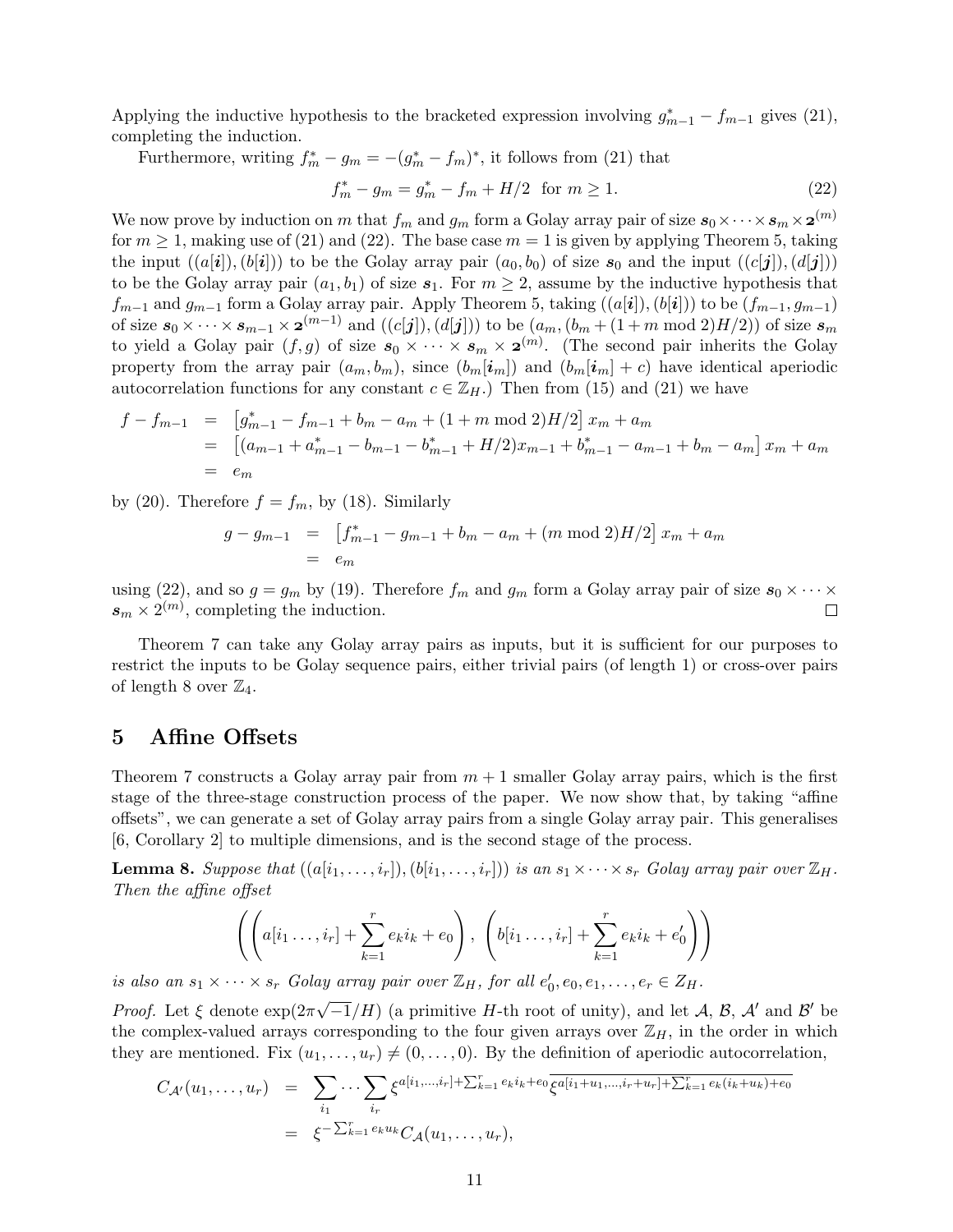and the same relation holds when  $\mathcal{A}'$  and  $\mathcal{A}$  are replaced by  $\mathcal{B}'$  and  $\mathcal{B}$  respectively. Therefore

$$
C_{\mathcal{A}'}(u_1,\ldots,u_r) + C_{\mathcal{B}'}(u_1,\ldots,u_r) = \xi^{-\sum_{k=1}^r e_k u_k} (C_{\mathcal{A}}(u_1,\ldots,u_r) + C_{\mathcal{B}}(u_1,\ldots,u_r))
$$
  
= 0,

since  $A, B$  form a Golay pair. Therefore  $A', B'$  form a Golay pair.

## 6 Golay array pairs of volume  $2^m$  from trivial Golay sequence pairs

In this section we construct a single m-dimensional Golay array pair from  $m + 1$  trivial input Golay array pairs using Theorem 7, and take affine offsets using Lemma 8. The third stage of the three-stage construction process is then to project these array pairs to lower dimensions.

We begin with a special case of this process, in which we consider just the projection to sequences. We will see in Corollary 10 that this recovers the "standard" Golay sequence pairs of length  $2^m$  given in [4].

**Theorem 9.** Let  $m \geq 1$  be integer and let  $e'_0, e_0, e_1, \ldots, e_m \in \mathbb{Z}_H$ . For any permutation  $\pi$  of  $\{1,\ldots,m\}$ , the sequences  $(a[x])$  and  $(b[x])$  of length  $2^m$  over  $\mathbb{Z}_H$  given by

$$
a[x_m + 2x_{m-1} + \dots + 2^{m-1}x_1] := \frac{H}{2} \sum_{k=1}^{m-1} x_{\pi(k)} x_{\pi(k+1)} + \sum_{k=1}^m e_k x_{\pi(k)} + e_0,
$$
  
\n
$$
b[x_m + 2x_{m-1} + \dots + 2^{m-1}x_1] := \frac{H}{2} \sum_{k=1}^{m-1} x_{\pi(k)} x_{\pi(k+1)} + \sum_{k=1}^m e_k x_{\pi(k)} + e'_0 + \frac{H}{2} x_{\pi(1)} \}
$$
  
\nfor all  $(x_1, \dots, x_m) \in \mathbb{Z}_2^m$ 

form a Golay sequence pair.

As  $e'_0, e_0, e_1, \ldots, e_m$  and  $\pi$  range over all their possible values, the number of Golay sequences of length  $2^m$  over  $\mathbb{Z}_H$  of this form is

$$
\begin{cases}\nH^{m+1}m!/2 & \text{for } m > 1 \\
H^2 & \text{for } m = 1,\n\end{cases}
$$

and the corresponding number of ordered Golay sequence pairs is at least  $H^{m+2}m!$ 

*Proof.* We construct the Golay sequence pair  $((a[x]), (b[x]))$  according to the three-stage process.

**Stage 1.** Apply Theorem 7, taking each of the input pairs  $((a_k[i_k]), (b_k[i_k]))$  for  $k = 0, 1, ..., m$ to be the trivial length 1 Golay pair ([0], [0]) over  $\mathbb{Z}_H$ . This gives a Golay array pair of size  $\mathbf{1}^{(m+1)} \times \mathbf{2}^{(m)}$  over  $\mathbb{Z}_H$ . By removing all dimensions equalling 1 we can write this as a Golay array pair  $((f'[x_1, \ldots, x_m]), (g'[x_1, \ldots, x_m]))$  of size  $\mathbf{z}^{(m)}$  over  $\mathbb{Z}_H$ , where

$$
f'[x_1, \ldots, x_m] := \frac{H}{2} \sum_{k=1}^{m-1} x_k x_{k+1},
$$
  
\n
$$
g'[x_1, \ldots, x_m] := \frac{H}{2} \sum_{k=1}^{m-1} x_k x_{k+1} + \frac{H}{2} x_1
$$
 for all  $(x_1, \ldots, x_m) \in \mathbb{Z}_2^m$ .

 $\Box$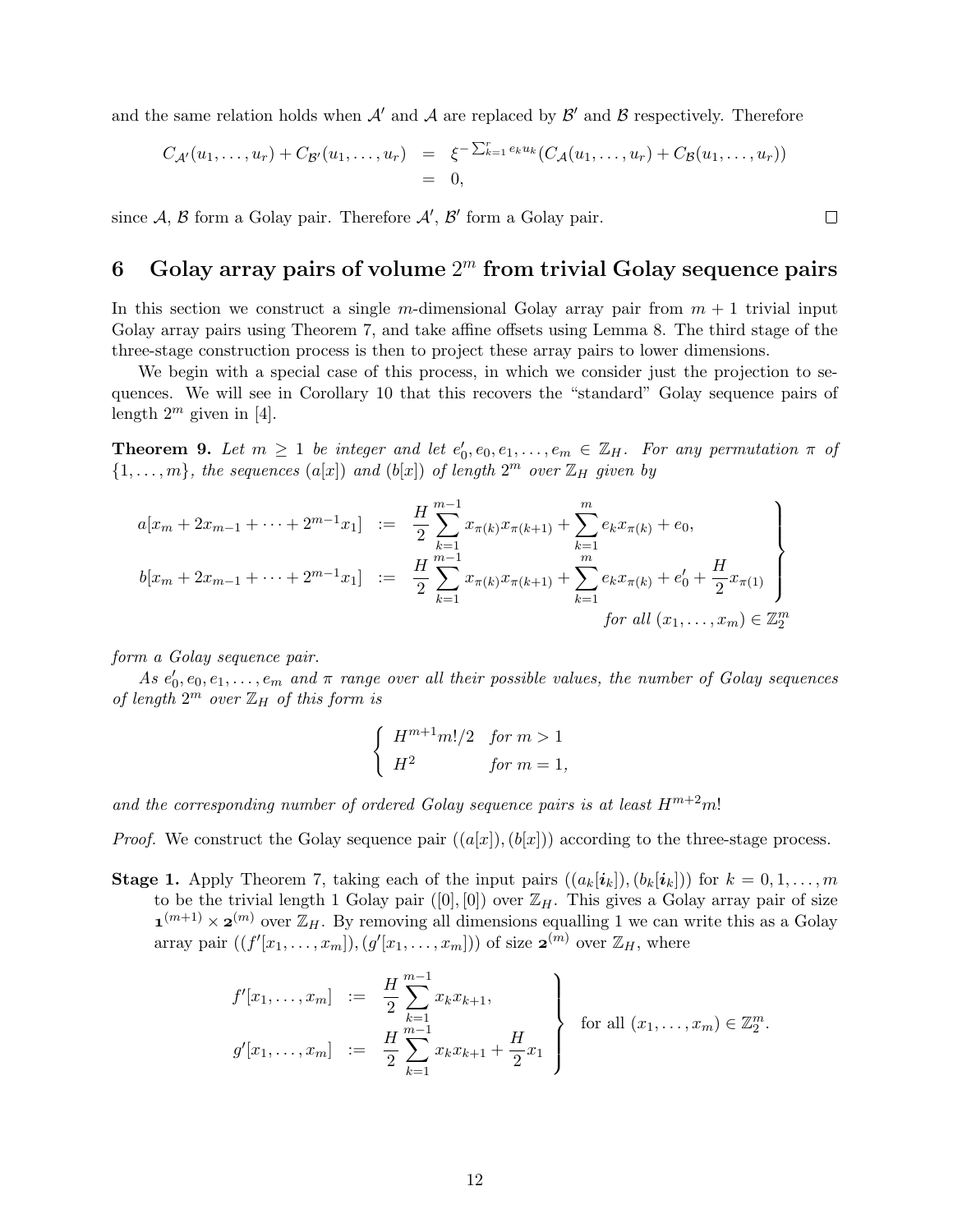**Stage 2.** Apply Lemma 8 with  $r = m$  to show that the affine offset  $((f[x_1, \ldots, x_m]), (g[x_1, \ldots, x_m]))$ is a Golay array pair of size  $\mathbf{z}^{(m)}$  over  $\mathbb{Z}_H$ , where

$$
f[x_1, \ldots, x_m] := \frac{H}{2} \sum_{k=1}^{m-1} x_k x_{k+1} + \sum_{k=1}^m e_k x_k + e_0,
$$
  
\n
$$
g[x_1, \ldots, x_m] := \frac{H}{2} \sum_{k=1}^{m-1} x_k x_{k+1} + \sum_{k=1}^m e_k x_k + e'_0 + \frac{H}{2} x_1
$$
 for all  $(x_1, \ldots, x_m) \in \mathbb{Z}_2^m$ . (23)

**Stage 3.** Apply  $m-1$  successive projection mappings to the m-dimensional arrays  $(f[x_1, \ldots, x_m])$ and  $(g[x_1, \ldots, x_m])$ , where the associated directed graph G on m vertices is

$$
\pi^{-1}(m) \xrightarrow{\pi^{-1}(m-1)} \cdots \xrightarrow{\pi^{-1}(1)}
$$

(see Section 3). By Proposition 2 with  $r = m$ ,  $j = m-1$ , and  $s_k = 2$  and  $\sigma(k) = \pi^{-1}(m+1-k)$ for  $1 \leq k \leq m$ , the resulting sequences of length  $2^m$  over  $\mathbb{Z}_H$  are  $(a'[x])$  and  $(b'[x])$ , where

$$
a'[x_{\pi^{-1}(m)} + 2x_{\pi^{-1}(m-1)} + \cdots + 2^{m-1}x_{\pi^{-1}(1)}] := f[x_1, \ldots, x_m],
$$
  
\n
$$
b'[x_{\pi^{-1}(m)} + 2x_{\pi^{-1}(m-1)} + \cdots + 2^{m-1}x_{\pi^{-1}(1)}] := g[x_1, \ldots, x_m]
$$
 for all  $(x_1, \ldots, x_m) \in \mathbb{Z}_2^m$ .

These forms are equivalent to

$$
a'[x_m + 2x_{m-1} + \cdots + 2^{m-1}x_1] := f[x_{\pi(1)}, \ldots, x_{\pi(m)}],
$$
  
\n
$$
b'[x_m + 2x_{m-1} + \cdots + 2^{m-1}x_1] := g[x_{\pi(1)}, \ldots, x_{\pi(m)}]
$$
 for all  $(x_1, \ldots, x_m) \in \mathbb{Z}_2^m$ ,

so that  $(a'[x]) = (a[x])$  and  $(b'[x]) = (b[x])$  by (23). Furthermore, by Theorem 1,  $(a'[x])$ and  $(b'[x])$  form a Golay sequence pair since  $(f[x_1, \ldots, x_m])$  and  $(g[x_1, \ldots, x_m])$  form a Golay array pair.

It remains to determine the sequence and sequence pair counts, as  $e'_0, e_0, e_1, \ldots, e_m \in \mathbb{Z}_H$ and  $\pi$  range over all their possible values. For  $m = 1$  we have  $a[x_1] := e_1x_1 + e_0$  and  $b[x_1] :=$  $(e_1 + H/2)x_1 + e'_0$ , giving  $H^2$  distinct Golay sequences and  $H^3$  ordered Golay sequence pairs, as required. For the rest of the proof, take  $m > 1$ .

Each permutation  $\pi$  corresponds to a unique projection graph G. Consider the multiset S of Golay sequences obtained under projection, as  $(e_0, e_1, \ldots, e_m)$  and G range over their  $H^{m+1}m!$ values. Observe that  $f[x_1, \ldots, x_m]$  is invariant under the mapping

$$
x_k \mapsto x_{m+1-k} \text{ and } e_k \mapsto e_{m+1-k} \quad \text{for } 1 \le k \le m,
$$
\n
$$
(24)
$$

and that this mapping relabels each vertex k of G as  $m + 1 - k$  to give a distinct projection graph  $G'$  (in which all arc directions are reversed). Therefore the projected sequence obtained from  $(e_0, e_1, \ldots, e_m)$  and G is the same as the projected sequence obtained from  $(e_0, e_m, \ldots, e_1)$ and  $G'$ , so the multiplicity of each sequence in S is 2. (This multiplicity is exact, rather than a lower bound, because by Proposition 2 two projected sequences in S are identical only if their unprojected m-dimensional arrays are identical under reordering of dimensions, and the only nonidentity permutation mapping of the  $x_k$  and  $e_k$  under which  $f[x_1, \ldots, x_m]$  is invariant is (24).) Therefore the number of distinct Golay sequences in S is  $H^{m+1}m!/2$ .

For given  $(e_0, e_1, \ldots, e_m)$ , the array  $(f[x_1, \ldots, x_m])$  forms a Golay sequence pair with  $(g[x_1, \ldots, x_m])$ for any of H values of  $e'_0 \in \mathbb{Z}_H$ . Furthermore,  $f[x_1, \ldots, x_m]$  is invariant under the mapping (24)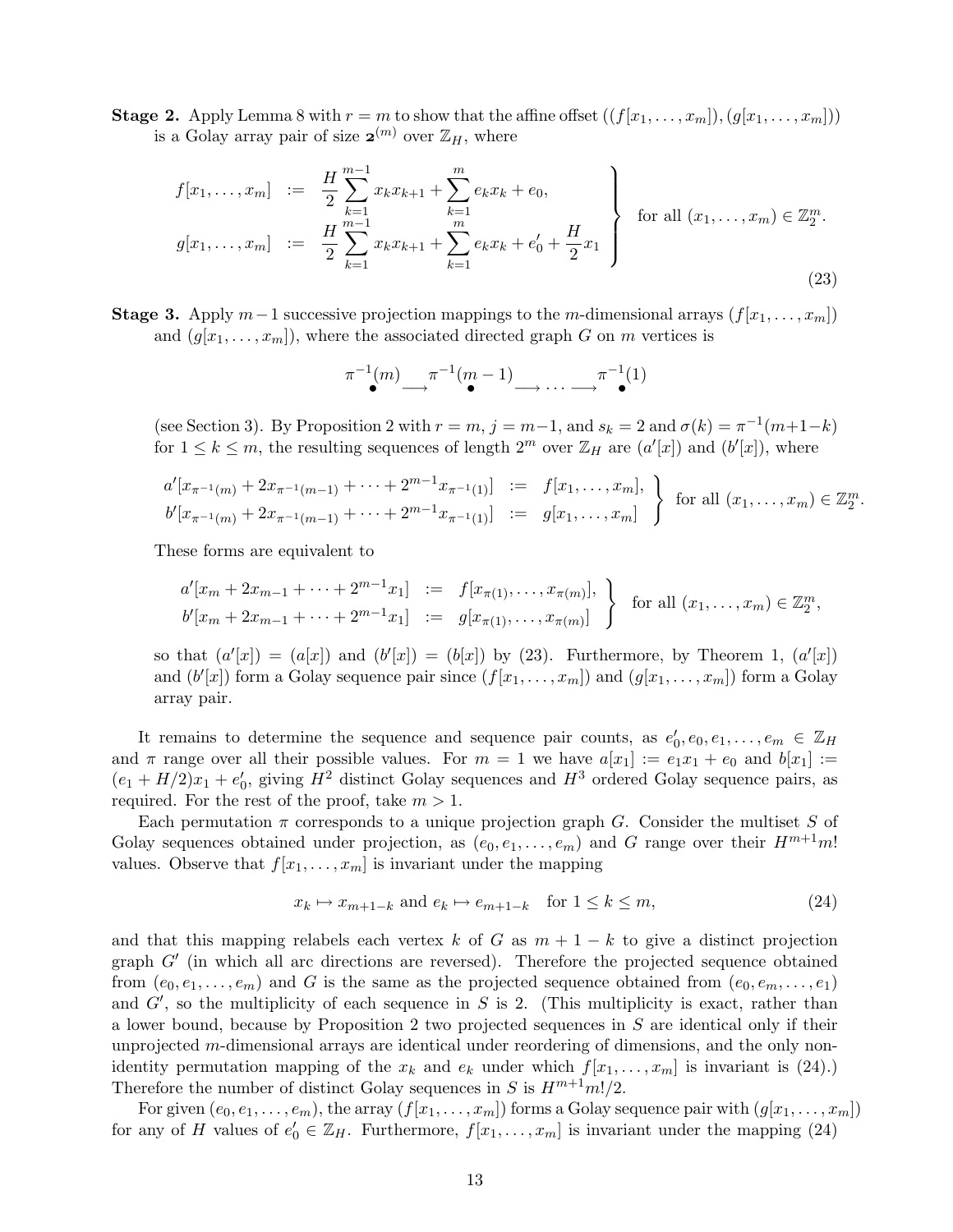but  $g[x_1, \ldots, x_m]$  maps to  $g[x_1, \ldots, x_m] + \frac{H}{2}(x_1 + x_m)$ , which is distinct from  $g[x_1, \ldots, x_m]$  for any  $e'_0 \in \mathbb{Z}_H$  because  $m > 1$ . Therefore each distinct m-dimensional array  $(f[x_1, \ldots, x_m])$  forms an ordered Golay array pair with at least  $2H$  other arrays. By applying the same sequence of projection mappings to any such pair we see that the number of ordered Golay sequence pairs of length  $2^m$  over  $\mathbb{Z}_H$  is at least  $2H$  times the corresponding number of distinct Golay sequences (using Proposition 2 to rule out the possibility that two distinct m-dimensional array pairs project to the same sequence pair in S), namely  $2H \cdot H^{m+1}m!/2 = H^{m+2}m!$  $\Box$ 

In the language of Section 2, the final paragraph of the proof of Theorem 9 shows that  $|E(A)| =$ 2H for each constructed Golay sequence  $\mathcal{A} = (a[x])$ . The use of "at least" in the final sentence of the proof is required, because two such sequences could have the shared autocorrelation property (as do the sequence pairs of Theorem 12).

Now the *algebraic normal form* of a sequence  $(f[x])$  of length  $2^m$  over  $\mathbb{Z}_H$  is the unique function  $f'(x_1,\ldots,x_m): \mathbb{Z}_2^m \to \mathbb{Z}_H$  satisfying

$$
f'(x_1,...,x_m) = f[x_m + 2x_{m-1} + \cdots + 2^{m-1}x_1]
$$
 for all  $(x_1, x_2,...,x_m) \in \mathbb{Z}_2^m$ .

(The sequences  $[0, 0, 0, 0, 1, 1, 1, 1]$ ,  $[0, 0, 1, 1, 0, 0, 1, 1]$ , and  $[0, 1, 0, 1, 0, 1, 0, 1]$  of length 8 over  $\mathbb{Z}_H$ have algebraic normal form  $x_1, x_2$ , and  $x_3$  respectively; note some authors use a different labelling convention for these sequences.) The algebraic normal form of the Golay sequence pair  $(a|x)$ and  $(bx)$  of Theorem 9 is immediate, as stated in Corollary 10; the case  $H = 2<sup>h</sup>$  of this corollary was given by Davis and Jedwab [4, Theorem 3], and Paterson [17] showed that the case  $H \neq 2^h$ holds without modification to the construction in [4]:

**Corollary 10.** Let  $m \geq 1$  be integer and let  $e'_0, e_0, e_1, \ldots, e_m \in \mathbb{Z}_H$ . For any permutation  $\pi$  of  $\{1,\ldots,m\}$ , the sequences of length  $2^m$  over  $\mathbb{Z}_H$  having algebraic normal form

$$
a(x_1, \ldots, x_m) := \frac{H}{2} \sum_{k=1}^{m-1} x_{\pi(k)} x_{\pi(k+1)} + \sum_{k=1}^m e_k x_{\pi(k)} + e_0,
$$
  
\n
$$
b(x_1, \ldots, x_m) := \frac{H}{2} \sum_{k=1}^{m-1} x_{\pi(k)} x_{\pi(k+1)} + \sum_{k=1}^m e_k x_{\pi(k)} + e'_0 + \frac{H}{2} x_{\pi(1)}
$$

form a Golay sequence pair, called a standard Golay sequence pair in [7].

(In general, let  $(a[x])$  be a sequence of length  $2^m$  over  $\mathbb{Z}_H$ , obtained from an array  $(f[x_1, \ldots, x_m])$ of size  $\mathbf{z}^{(m)}$  over  $\mathbb{Z}_H$  by applying  $m-1$  successive projection mappings. Stage 3 of the proof of Theorem 9, together with Corollary 10, illustrates how to find the algebraic normal form  $a(x_1, \ldots, x_m)$ of  $(a[x])$ : interpret the array arguments  $x_1, \ldots, x_m$  as variables of the algebraic normal form, and represent the projection mappings using a permutation  $\pi$ .)

Theorem 9 deals with the special case in which the m-dimensional Golay array pair (23) is projected to 1 dimension. We now extend the argument used in Stage 3 of the proof of Theorem 9, in order to describe the projection to j dimensions for any j satisfying  $1 \le j \le m$ . (In Theorem 11, 0! takes its usual value 1, and the binomial coefficient  $\binom{r}{i}$  $i$ ) for integer r and i is 1 for  $i = 0$  and is 0 for nonzero  $i > r$ .)

**Theorem 11.** Let m and j be integers satisfying  $m > 1$  and  $1 \le j \le m$ . The number of jdimensional Golay arrays of volume  $2^m$  over  $\mathbb{Z}_H$  that can be derived from affine offsets and projection mappings, after taking all input array pairs in Theorem 7 to be trivial, is

$$
\frac{1}{2}\left(H^{m+1}n_{m-j}(m) + H^{\lceil m/2 \rceil + 1}t_{m-j}(m)\right),\,
$$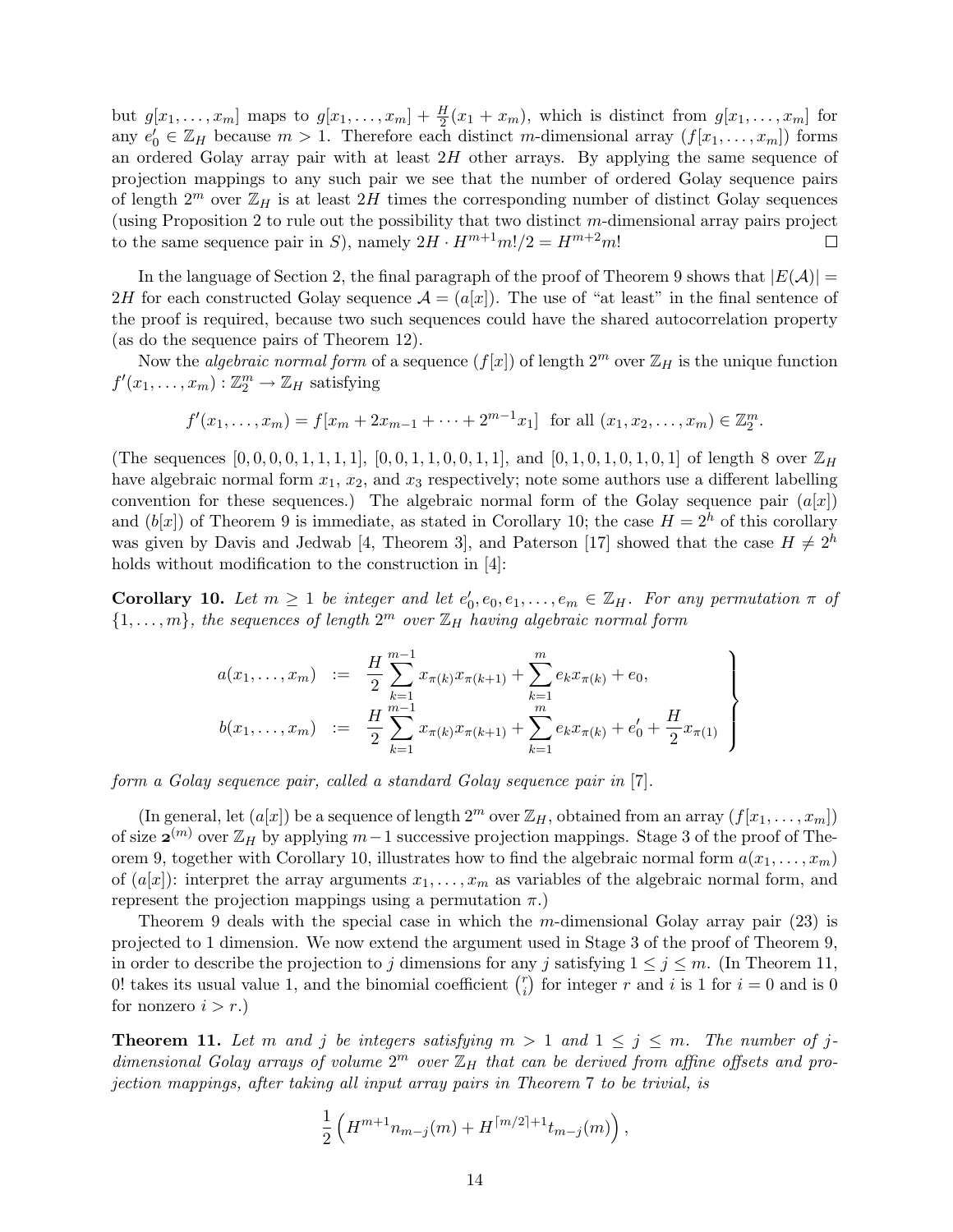and the corresponding number of ordered Golay array pairs is at least  $2H$  times this number, where

$$
n_i(m) := i! \binom{m}{i} \binom{m-1}{i} \text{ for } i \ge 0,
$$
  

$$
t_i(m) := \begin{cases} n_{i/2}(\lfloor m/2 \rfloor) \cdot 2^{i/2} & \text{for } i \text{ even,} \\ 0 & \text{for } i \text{ odd.} \end{cases}
$$

*Proof.* From Stage 2 of the proof of Theorem 9, the arrays  $(f[x_1, \ldots, x_m])$  and  $(g[x_1, \ldots, x_m])$  of size  $\mathbf{z}^{(m)}$  over  $\mathbb{Z}_H$  given by

$$
f[x_1, \ldots, x_m] := \frac{H}{2} \sum_{k=1}^{m-1} x_k x_{k+1} + \sum_{k=1}^m e_k x_k + e_0,
$$
  
\n
$$
g[x_1, \ldots, x_m] := \frac{H}{2} \sum_{k=1}^{m-1} x_k x_{k+1} + \sum_{k=1}^m e_k x_k + e'_0 + \frac{H}{2} x_1
$$
 for all  $(x_1, \ldots, x_m) \in \mathbb{Z}_2^m$ 

form a Golay array pair, for any choice of affine offset variables  $e'_0, e_0, e_1, \ldots, e_m \in \mathbb{Z}_H$ . Let  $G_i(m)$ be the set of all graphs comprising  $m$  distinguished vertices and  $i$  arcs arranged as disjoint directed paths. Consider applying any  $m - j$  successive projection mappings to the m-dimensional Golay array  $(f[x_1, \ldots, x_m])$ . Each resulting j-dimensional array of volume  $2^m$  over  $\mathbb{Z}_H$  is a Golay array by Theorem 1, and can be represented by the pair  $((e_0, e_1, \ldots, e_m), G)$  for some  $G \in G_{m-j}(m)$  (see Section 3).

Let S be the multiset of j-dimensional Golay arrays arising in this way, as  $((e_0, e_1, \ldots, e_m), G)$ ranges over all  $H^{m+1}|G_{m-j}(m)|$  values in  $\mathbb{Z}_{H}^{m+1}\times G_{m-j}(m)$ . We now show that each array in S occurs with multiplicity 1 or 2. As before,  $f[x_1, \ldots, x_m]$  is invariant under the mapping

$$
x_k \mapsto x_{m+1-k}
$$
 and  $e_k \mapsto e_{m+1-k}$  for  $1 \le k \le m$ .

For a given  $G \in G_{m-j}(m)$ , let  $G' \in G_{m-j}(m)$  be the graph obtained by relabelling each vertex k as  $m + 1 - k$ , for  $1 \leq k \leq m$ . Since this relabelling corresponds to the mapping  $x_k \mapsto x_{m+1-k}$ , we see that the array represented by the pair  $((e_0, e_1, \ldots, e_m), G)$  is the same as the array represented by the pair  $((e_0, e_m, \ldots, e_1), G')$ . The multiplicity in S of the array represented by the pair  $((e_0, e_1, \ldots, e_m), G)$  is therefore 1 if

$$
(e_1, \ldots, e_m) = (e_m, \ldots, e_1) \text{ and } G = G', \tag{25}
$$

and 2 otherwise. (These multiplicities are exact, by a similar argument to that used in the proof of Theorem 9.)

We claim firstly that  $|G_i(m)| = n_i(m)$ , so that the total number of pairs  $((e_0, e_1, \ldots, e_m), G) \in$  $Z_{H}^{m+1} \times G_{m-j}(m)$  is  $H^{m+1}n_{m-j}(m)$ . We claim secondly that the number of  $G \in G_i(m)$  satisfying  $G = G'$  is  $t_i(m)$ , so that the number of pairs  $((e_0, e_1, \ldots, e_m), G)$  satisfying  $(25)$  is  $H^{\lceil m/2 \rceil + 1}t_{m-j}(m)$ . It follows that the number of distinct arrays in  $S$  (each of which is a j-dimensional Golay array of volume  $2^m$  over  $\mathbb{Z}_H$ ) is

$$
\frac{1}{2}\left(H^{m+1}n_{m-j}(m) - H^{\lceil m/2 \rceil + 1}t_{m-j}(m)\right) + H^{\lceil m/2 \rceil + 1}t_{m-j}(m),
$$

as required. The corresponding number of ordered Golay array pairs is at least  $2H$  times this number, by a similar argument to that used in the proof of Theorem 9 (replacing "sequence of length  $2^{m}$ " by "j-dimensional array of volume  $2^{m}$ ").

For the first claim, each graph in  $G_i(m)$  has exactly m distinguished vertices and i arcs arranged as disjoint directed paths. Consider enumerating the graphs in  $G_i(m)$  by choosing i of the m vertices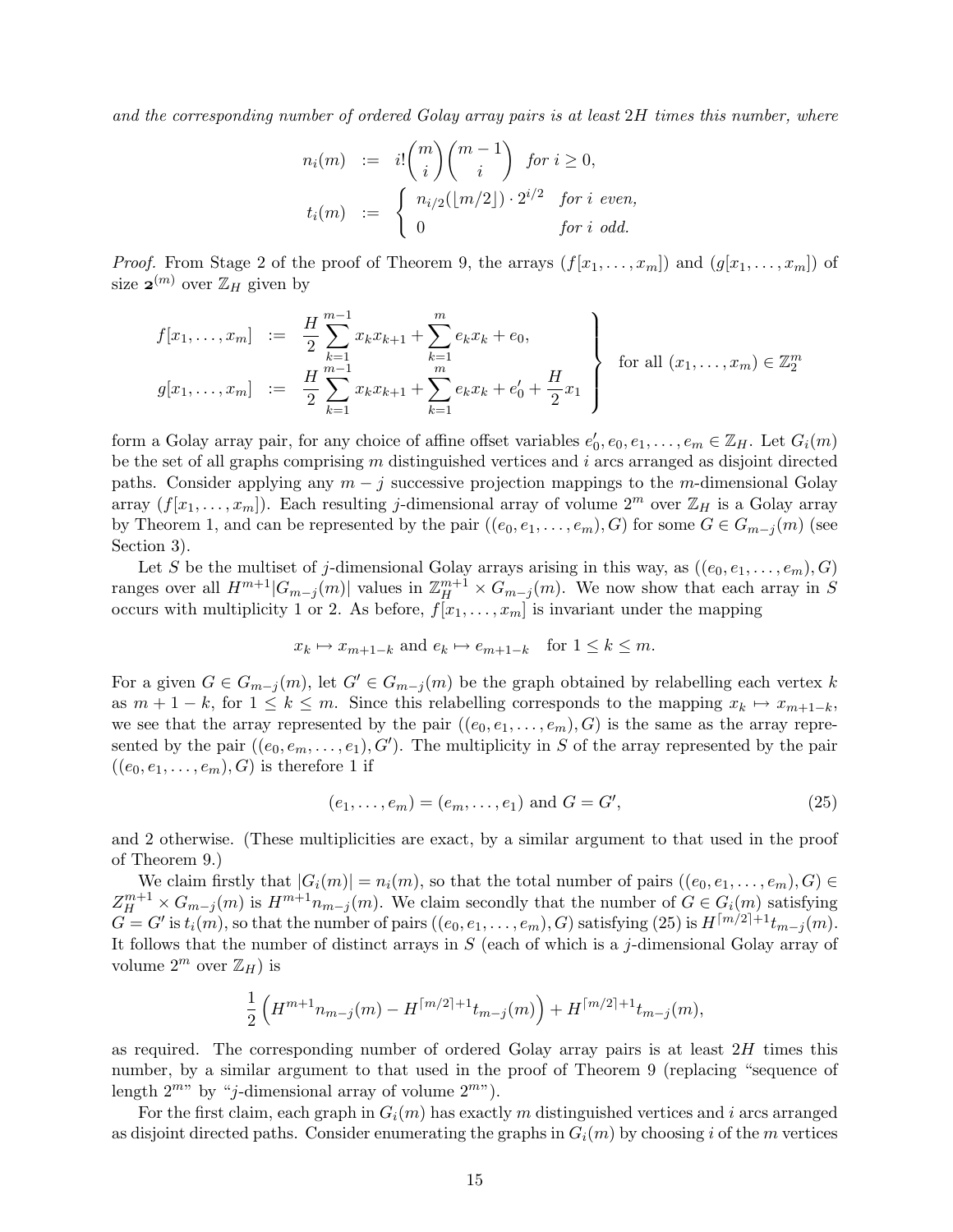to have an outgoing arc and then assigning to each of these  $i$  arcs in turn any destination vertex that has no incoming arc so that no loop or cycle is created. This gives  $|G_i(m)| = {m \choose i}(m-1)(m-1)$  $2) \cdots (m - i) = n_i(m)$ , establishing the first claim.

For the second claim, each graph  $G \in G_i(m)$  satisfying  $G = G'$  has i arcs that are arranged in pairs joining vertex  $k_1$  to  $k_2$  and vertex  $m + 1 - k_1$  to  $m + 1 - k_2$ . If i is odd then clearly there are no such graphs, so take i to be even. In the case that m is odd, vertex  $(m+1)/2$  cannot have any incoming or outgoing arc. We can therefore enumerate all such graphs as follows:

- 1. choose a graph in  $G_{i/2}(\lfloor m/2 \rfloor)$  on the first  $\lfloor m/2 \rfloor$  vertices (where  $\lfloor m/2 \rfloor \ge 1$  since  $m > 1$ );
- 2. for each of the  $i/2$  arcs of this graph independently, choose to leave the destination vertex k unchanged or to replace it by  $m + 1 - k$ , so that each arc now joins a vertex  $k_1 \le |m/2|$  to a vertex  $k_2$ ;
- 3. for each arc joining a vertex  $k_1 \le |m/2|$  to a vertex  $k_2$ , add the arc joining vertex  $m + 1 k_1$ to  $m + 1 - k_2$ .

The total number of such graphs is therefore  $n_{i/2}(\lfloor m/2 \rfloor) \cdot 2^{i/2} = t_i(m)$  for i even, establishing the second claim.  $\Box$ 

In the sequence case  $j = 1$ , the counts in Theorem 11 for  $m > 1$  match those in Theorem 9 (noting that  $t_{m-1}(m) = 0$  for  $m > 1$ , reflecting the fact that no graph  $G \in G_{m-1}(m)$  satisfies  $G = G'$  for  $m > 1$ ). We can obtain explicit forms for the j-dimensional Golay array pairs counted in Theorem 11, by representing each graph  $G \in G_{m-j}(m)$  using a permutation  $\sigma$  and applying Proposition 2 to the array pair (23). The Golay array count given in Theorem 11 has been verified computationally for  $3 \le m \le 6$  and  $1 \le j \le m$ .

### 7 Golay array pairs from length 8 cross-over pairs over  $\mathbb{Z}_4$

In this section we use Theorem 7 to obtain Golay array pairs of length  $2^n$  over  $\mathbb{Z}_{2^h}$  that are different from those counted in Theorem 11. Since Theorem 7 captures the result of applying a construction method (Theorem 5) recursively, we require at least one input Golay array pair of length  $2^m$  over  $\mathbb{Z}_{2^h}$  not contained in Theorem 11. The only source of such array pairs currently known is the 512 cross-over Golay sequence pairs of length 8 over  $\mathbb{Z}_4$ :

**Theorem 12** (Fiedler and Jedwab [6]). Each of the sequence pairs in the set

 $P := \{(\mathcal{A}, \mathcal{B}), \, (\mathcal{A}, \mathcal{B}^*), \, (\mathcal{A}^*, \mathcal{B}), \, (\mathcal{A}^*, \mathcal{B}^*), \, (\mathcal{B}, \mathcal{A}), \, (\mathcal{B}, \mathcal{A}^*), \, (\mathcal{B}^*, \mathcal{A}), \, (\mathcal{B}^*, \mathcal{A}^*)\}$ 

is a cross-over Golay sequence pair of length 8 over  $\mathbb{Z}_4$ , where

$$
\mathcal{A} := [0, 0, 0, 2, 0, 0, 2, 0],
$$
  

$$
\mathcal{B} := [0, 1, 1, 2, 0, 3, 3, 2].
$$

All 512 ordered cross-over Golay sequence pairs of length 8 over  $\mathbb{Z}_4$  occur as affine offsets of the 8 pairs in P, using Lemma 8.

Theorem 12 simplifies the results of [6], showing how  $4 \cdot 4^2 = 64$  standard Golay sequences give rise to  $8 \cdot 4^3 = 512$  non-standard Golay sequence pairs. In Theorem 14 we will take  $c \ge 1$  of the  $m+1$  input Golay array pairs for Theorem 7 to be from the set P, and the rest of the input pairs to be trivial. In preparation, we show that certain related input arrays for Theorem 7 lead to related output arrays; the proof consists of straightforward algebraic manipulation.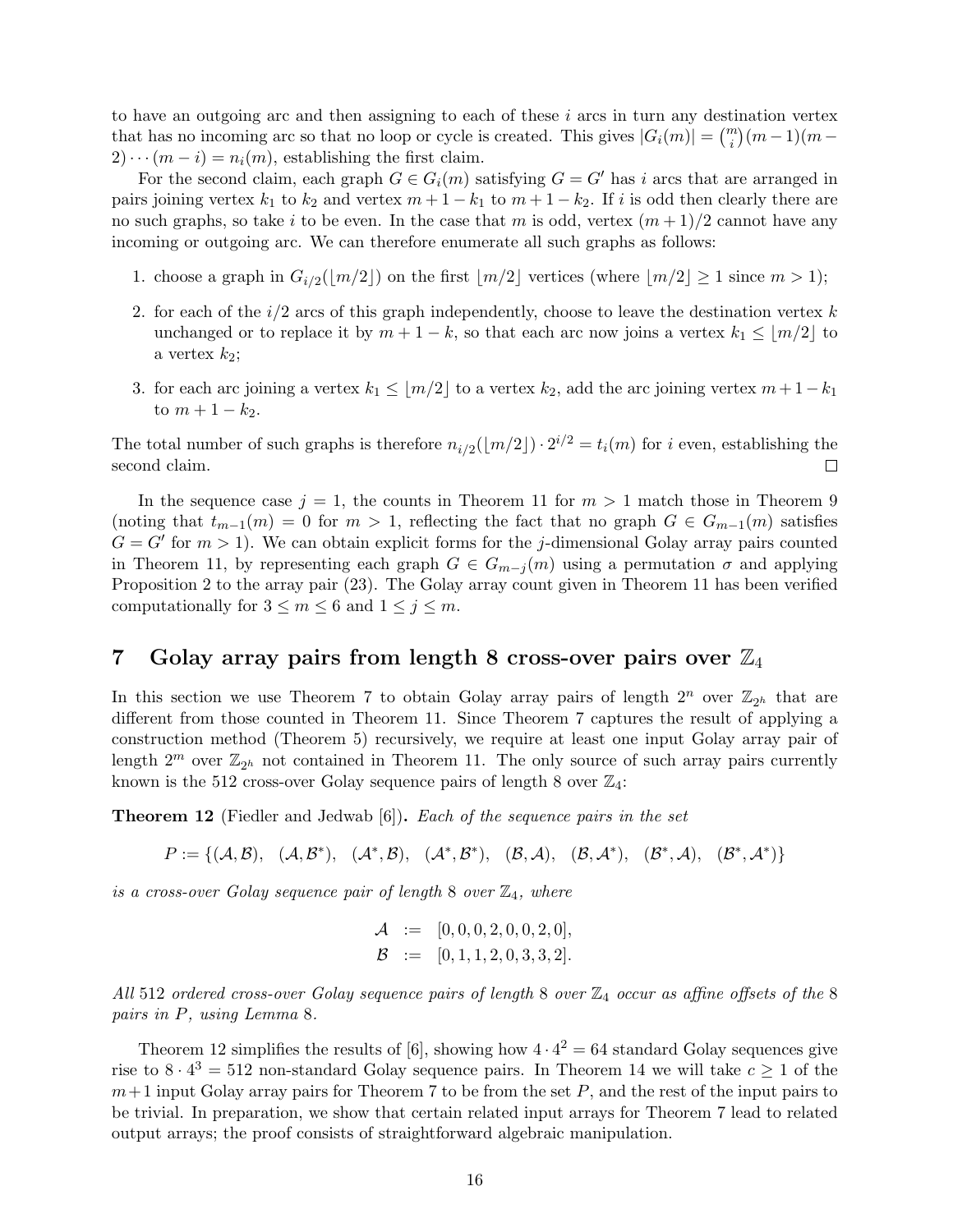**Lemma 13.** Let the output array  $(f_m)$  of Theorem 7 for the input Golay array pairs

$$
((a_k[\boldsymbol{i}_k]),(b_k[\boldsymbol{i}_k]))\text{ for }k=0,1,\ldots,m
$$

be  $(h_m[i_0, \ldots, i_m, x_1, \ldots, x_m])$ . Then the output array  $(f_m)$  of Theorem 7 for the input Golay array pairs

$$
((a_{m-k}[\boldsymbol{i}_{m-k}]), (b_{m-k}^*[\boldsymbol{i}_{m-k}]))
$$
 for  $k = 0, 1, ..., m$ 

is  $(h_m[i_0, \ldots, i_m, x_m, \ldots, x_1]).$ 

**Theorem 14.** Let m, j and c be integers satisfying  $m \ge 1$  and  $1 \le c \le m+1$  and  $1 \le j \le m+c$ . The number of j-dimensional Golay arrays of volume  $8^c2^m$  over  $\mathbb{Z}_4$  that can be derived from affine offsets and projection mappings, after taking c of the  $m + 1$  input array pairs in Theorem 7 to be from the set P of Theorem 12 and the remaining  $m + 1 - c$  input array pairs to be trivial, is

$$
\frac{1}{2}\left[ \binom{m+1}{c} 8^c 4^{m+c+1} n_{m+c-j}(m+c) + \binom{\lceil m/2 \rceil}{c/2} 8^{c/2} 4^{\lceil m/2 \rceil + c/2 + 1} t_{m+c-j}(m+c) \right],
$$

and the corresponding number of ordered Golay array pairs is at least 8 times this number, where

$$
n_i(m) := i! \binom{m}{i} \binom{m-1}{i} \text{ for } i \ge 0,
$$
  

$$
t_i(m) := \begin{cases} n_{i/2}(\lfloor m/2 \rfloor) \cdot 2^{i/2} & \text{for } i \text{ even,} \\ 0 & \text{for } i \text{ odd.} \end{cases}
$$

Proof.

- **Stage 1.** The sequence of Golay array pairs  $(a_0, b_0), \ldots (a_m, b_m)$  used as input to Theorem 7 is determined by the indices  $k$  of the c non-trivial array pairs, and by which of the  $8$  possible values in P each non-trivial array pair takes. Therefore the number of allowed values for this sequence of pairs is  $\binom{m+1}{c}8^c$ . Apply Theorem 7 to any of these choices of input array pairs, then remove any dimensions equalling 1 and relabel the remaining array arguments  $i_k$  as  $i_1, \ldots, i_c$ in order to give a Golay array pair  $((f'[i_1,\ldots,i_c,x_1,\ldots,x_m]),(g'[i_1,\ldots,i_c,x_1,\ldots,x_m]))$  of size  $\mathbf{8}^{(c)} \times \mathbf{2}^{(m)}$  over  $\mathbb{Z}_4$ .
- **Stage 2.** For any choice of affine offset variables  $e'_0, e'_1, \ldots, e'_c, e_0, e_1, \ldots, e_m \in \mathbb{Z}_4$ , apply Lemma 8 with  $r = m+c$  to give the Golay array pair  $((f[i_1, \ldots, i_c, x_1, \ldots, x_m]), (g[i_1, \ldots, i_c, x_1, \ldots, x_m]))$ , where

$$
f[i_1, \ldots, i_c, x_1, \ldots, x_m] := f'[i_1, \ldots, i_c, x_1, \ldots, x_m] + \sum_{\substack{k=1 \ c}}^c e'_k i_k + \sum_{\substack{k=1 \ m}}^m e_k x_k + e_0,
$$
  
\n
$$
g[i_1, \ldots, i_c, x_1, \ldots, x_m] := g'[i_1, \ldots, i_c, x_1, \ldots, x_m] + \sum_{\substack{k=1 \ k \equiv 1}}^c e'_k i_k + \sum_{\substack{k=1 \ k \equiv 1}}^m e_k x_k + e'_0
$$
  
\nfor all  $(i_1, \ldots, i_c, x_1, \ldots, x_m) \in \mathbb{Z}_8^c \times \mathbb{Z}_2^m$ . (26)

**Stage 3.** Define  $G_i(m)$  as in the proof of Theorem 11, recalling that  $|G_i(m)| = n_i(m)$  and that, for  $m > 1$ ,  $t_i(m)$  is the number of graphs in  $G_i(m)$  that are invariant under the vertex relabelling  $k \mapsto m + 1 - k$  for  $1 \leq k \leq m$ . Consider applying any  $p := m + c - j$  successive projection mappings to the  $(m + c)$ -dimensional Golay array  $(f[i_1, \ldots, i_c, x_1, \ldots, x_m])$ . Each resulting j-dimensional array of volume  $8^c2^m$  over  $\mathbb{Z}_4$  is a Golay array by Theorem 1, and can be represented by the triple

$$
(((a_0, b_0), \dots, (a_m, b_m)), (e'_1, \dots, e'_c, e_0, e_1, \dots, e_m), G)
$$
\n
$$
(27)
$$

for some  $G \in G_p(m+c)$ , where we label the vertices of  $G_p(m+c)$  as  $x_1, \ldots, x_m$  and  $i_1, \ldots i_c$ .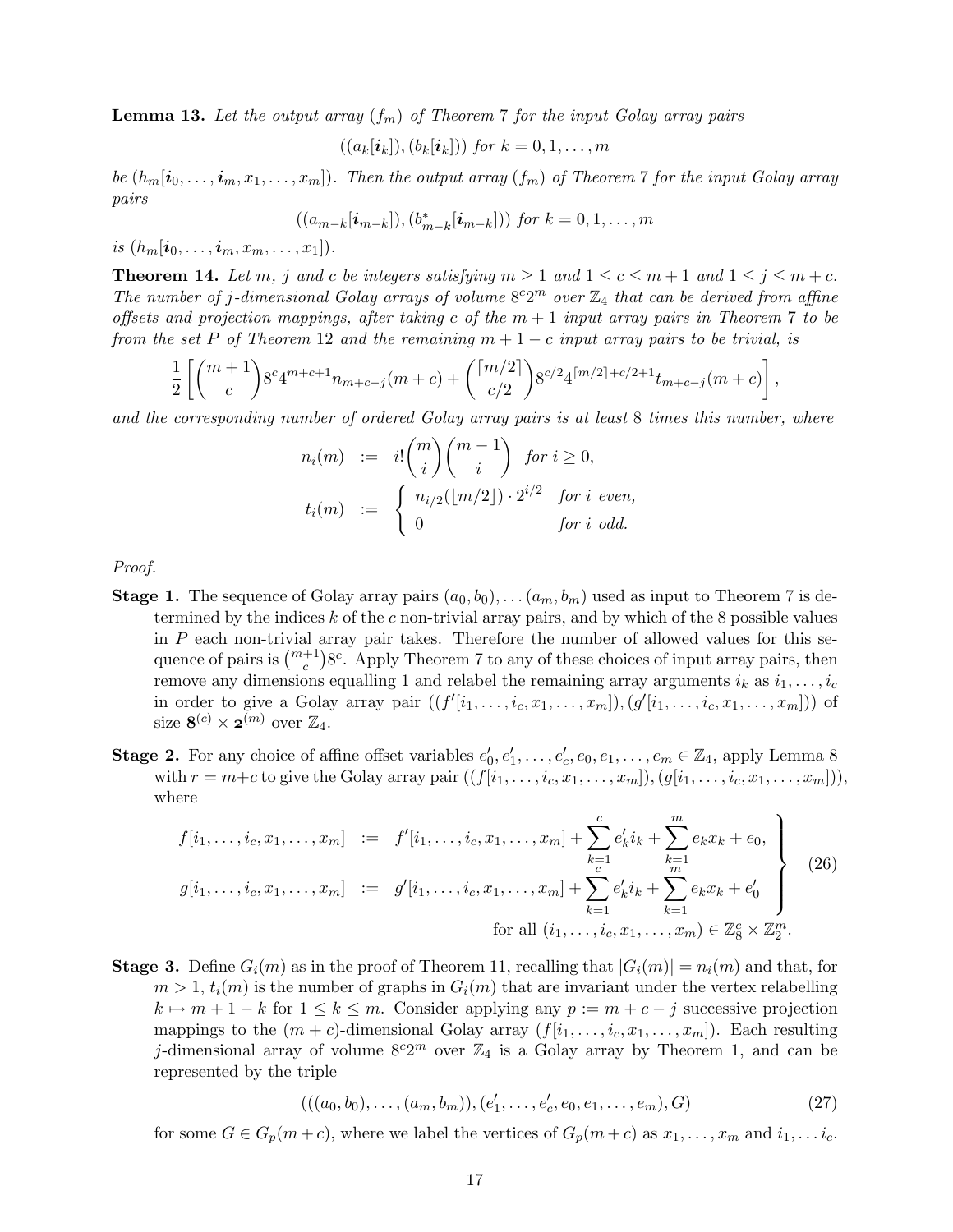Let S be the multiset of j-dimensional Golay arrays arising in this way, as the triple  $(27)$  ranges over all its

$$
\binom{m+1}{c} 8^c \cdot 4^{m+c+1} n_p(m+c) \tag{28}
$$

allowed values. By Lemma 13,  $f'[i_1, \ldots, i_c, x_1, \ldots, x_m]$  is invariant under the mapping

$$
(a_k, b_k) \mapsto (a_{m-k}, b_{m-k}^*) \text{ for } 0 \le k \le m; \quad i_k \mapsto i_{c+1-k} \text{ for } 1 \le k \le c;
$$

$$
x_k \mapsto x_{m+1-k} \text{ for } 1 \le k \le m
$$

(where the given mapping of the relabelled array arguments  $i_1, \ldots, i_c$  is equivalent to the mapping " $i_k \mapsto i_{m-k}$  for  $0 \leq k \leq m$ " for the original array arguments  $i_0, \ldots, i_m$ ). Therefore  $f[i_1, \ldots, i_c, x_1, \ldots, x_m]$  is invariant under the mapping

$$
(a_k, b_k) \mapsto (a_{m-k}, b_{m-k}^*) \text{ for } 0 \le k \le m; \quad i_k \mapsto i_{c+1-k} \text{ and } e'_k \mapsto e'_{c+1-k} \text{ for } 1 \le k \le c;
$$

$$
x_k \mapsto x_{m+1-k} \text{ and } e_k \mapsto e_{m+1-k} \text{ for } 1 \le k \le m,
$$

and (by reference to the proof of Theorem 9) under no other non-identity permutation mapping of the  $x_k$ ,  $e_k$ ,  $i_k$  and  $e'_k$ . Therefore the multiplicity in S of the array represented by the triple (27) is 1 if

$$
((a_0, b_0), \dots, (a_m, b_m)) = ((a_m, b_m^*), \dots, (a_0, b_0^*))
$$
 and  

$$
(e'_1, \dots, e'_c, e_1, \dots, e_m) = (e'_c, \dots, e'_1, e_m, \dots, e_1)
$$
 and  $G = G',$  (29)

and 2 otherwise, where  $G' \in G_p(m+c)$  is the graph obtained from G under the vertex relabelling

$$
x_k \mapsto x_{m+1-k} \text{ for } 1 \le k \le m; \quad i_k \mapsto i_{c+1-k} \text{ for } 1 \le k \le c. \tag{30}
$$

We claim that the number of triples (27) satisfying (29) is

$$
\left\{ \begin{array}{ll} 0 & \textrm{for $c$ odd,} \\ \displaystyle \binom{\lceil m/2 \rceil}{c/2} 8^{c/2} 4^{\lceil m/2 \rceil + c/2 + 1} t_p(m+c) & \textrm{for $c$ even.} \end{array} \right.
$$

Since the total number of allowed triples (27) is given by (28), and  $p = m + c - j$ , the number of distinct arrays in S (each of which is a j-dimensional Golay array of volume  $8^c2^m$  over  $\mathbb{Z}_4$ ) is then as required. The corresponding number of ordered Golay array pairs is at least 8 times this number, by a similar argument to that used in the proof of Theorems 9 and 11.

To prove the claim, note that the first equality of  $(29)$  forces the indices of the c non-trivial array pairs taken from the set P to occur in pairs  $\{k, m - k\}$  (where  $k \neq m/2$  for m even, since no array pair  $(a, b)$  from the set P satisfies  $b = b^*$ ). Therefore when c is odd there are no triples  $(27)$  satisfying  $(29)$ . We therefore take c to be even, and determine the required number of triples (27) as the product of three terms, one for each of the equalities in (29). The number of allowed sequences  $((a_0, b_0), \ldots, (a_m, b_m))$  satisfying the first equality of (29) is  $\binom{[m/2]}{c/2}8^{c/2}$ , which gives the first term. The number of  $(m + c + 1)$ -tuples  $(e'_1, \ldots, e'_c, e_0, e_1, \ldots, e_m)$  satisfying the second equality of (29) is  $4^{\lceil m/2 \rceil + c/2+1}$ , which gives the second term. For the third term, relabel the vertices  $i_1, \ldots, i_{c/2}, x_1, \ldots, x_m, i_{c/2+1}, \ldots, i_c$  of the graph  $G \in G_p(m+c)$  as  $1, \ldots, m+c$  in that order. The mapping (30) then becomes

$$
k \mapsto m + c + 1 - k \text{ for } 1 \le k \le m + c,
$$

and so the number of graphs  $G \in G_p(m+c)$  satisfying  $G = G'$  is  $t_p(m+c)$ , which gives the third term of the product. Multiplication of these three terms establishes the claim.  $\Box$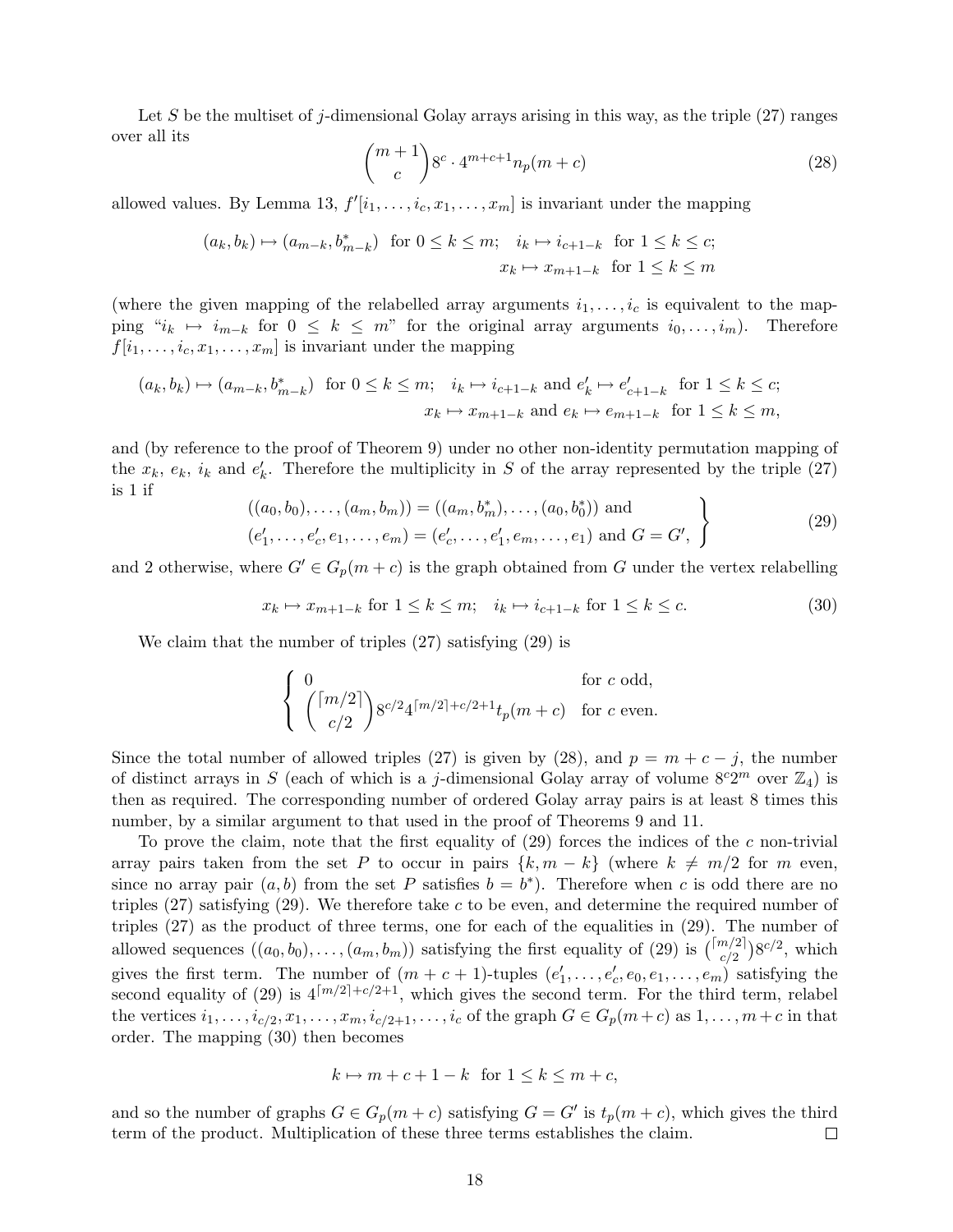We can obtain explicit forms for the j-dimensional Golay array pairs counted in Theorem 14, by representing the graph  $G \in G_{m+c-j}(m+c)$  using a permutation  $\sigma$  and applying Proposition 2 to the array pair (26); this array pair can itself be obtained explicitly by substituting the input Golay array pairs  $(a_k, b_k)$  taken from the set P into Theorem 7. The Golay array count given in Theorem 14 has been verified computationally for  $1 \leq j \leq m + c$ , where  $(m, c) \in \{(1, 1), (2, 1), (3, 1), (1, 2), (2, 2)\}.$ 

The case  $j = 1$  of Theorem 14, giving Golay sequence pairs, is of particular interest:

**Corollary 15.** Let m and c be integers satisfying  $m \geq 1$  and  $1 \leq c \leq m+1$ . The number of (non-standard) Golay sequences of length  $2^{m+3c}$  over  $\mathbb{Z}_4$  that can be derived from affine offsets and projection mappings, after taking c of the  $m + 1$  input array pairs in Theorem 7 to be from the set P of Theorem 12 and the remaining  $m + 1 - c$  input array pairs to be trivial, is

$$
2^{2m+5c+1} \binom{m+1}{c} (m+c)!,
$$

and the corresponding number of ordered Golay sequence pairs is at least 8 times this number.

The case  $c = 1$  of Corollary 15 gives a count of  $2^{2m+6}(m+1)(m+1)!$  non-standard Golay sequences over  $\mathbb{Z}_4$  and at least  $2^{2m+9}(m+1)(m+1)!$  non-standard Golay pairs over  $\mathbb{Z}_4$ , in agreement with [7, Corollary 11]. The subcase of the case  $c = 1$ , in which the single cross-over Golay sequence pair is either the input  $(a_0, b_0)$  or the input  $(a_m, b_m)$  of Theorem 7, is related to the constructions for "near-complementary" sequences given by Parker and Tellambura [16, Theorem 6] and Schmidt [18, Theorem 7] (see [7, Section 8] for details).

We can combine the counts for Golay sequences and Golay sequence pairs given in Theorem 9 and Corollary 15:

**Corollary 16.** Let  $n > 3$  be an integer. There are at least

$$
\sum_{c=0}^{\lfloor (n+1)/4 \rfloor} 2^{2n-c+1} {n-3c+1 \choose c} (n-2c)!
$$

Golay sequences of length  $2^n$  over  $\mathbb{Z}_4$ , and at least 8 times this number of Golay sequence pairs of length  $2^n$  over  $\mathbb{Z}_4$ .

*Proof.* Write  $n = m + 3c$ , where m and c are any integers satisfying  $m \ge 1$  and  $0 \le c \le m + 1$  (and  $m > 3$  if  $c = 0$ ). There are  $2^{2n-c+1} \binom{n-3c+1}{c}$  $(c<sup>3c+1</sup>)(n-2c)!$  Golay sequences of length  $2<sup>n</sup>$  over  $\mathbb{Z}_4$ , and at least 8 times as many Golay sequence pairs: use Corollary 15 for  $c \geq 1$ , and Theorem 9 for  $c = 0$ . We claim that any two Golay sequences arising from different values of  $c$  and  $c'$  are distinct. The required lower bound on the number of Golay sequences and Golay sequence pairs then follows by summing over the allowed values of c, noting that  $n = m + 3c \ge (c-1) + 3c = 4c - 1$ ; the condition  $m = n - 3c \ge 1$  imposes an extra constraint only when  $n = 3$ , which is excluded.

It remains to prove the claim. Let  $\mathcal{F} = (f[i_1, \ldots, i_c, x_1, \ldots, x_m])$  be a Golay array of size  $8^{(c)} \times 2^{(m)}$  over  $\mathbb{Z}_4$ , obtained by taking exactly  $c \geq 0$  of the  $m+1$  input array pairs in Theorem 7 to be from the set  $P$  of Theorem 12 and the others to be trivial, followed by addition of an affine offset (as described in (26) for  $c \ge 1$  and in (23) for  $c = 0$ ). Similarly let G be a Golay array of size  $8^{(c')} \times 2^{(m')}$  over  $\mathbb{Z}_4$  formed by taking exactly c' of  $m'+1$  input array pairs in Theorem 7 to be from the set P and the others to be trivial, where  $c' > c$  and  $n = m + 3c = m' + 3c'$ .

Suppose, for a contradiction, that the same Golay sequence of length  $2^n$  is obtained under projection from  $\mathcal F$  and under projection from  $\mathcal G$ . It follows from Proposition 2 that  $\mathcal G$  can be obtained from F by applying  $2(c'-c)$  successive projection mappings. Set  $r := 3(c'-c-1)$  and reorder dimensions so that we can write  $\mathcal{G} = (g[i_1, \ldots, i_{c'}, x_{r+4}, \ldots, x_m])$ , where by Proposition 2

$$
g[i_1, \ldots, i_c, 4x_1 + 2x_2 + x_3, \ldots, 4x_{r+1} + 2x_{r+2} + x_{r+3}, x_{r+4}, \ldots, x_m] = f[i_1, \ldots, i_c, x_1, \ldots, x_m]. \tag{31}
$$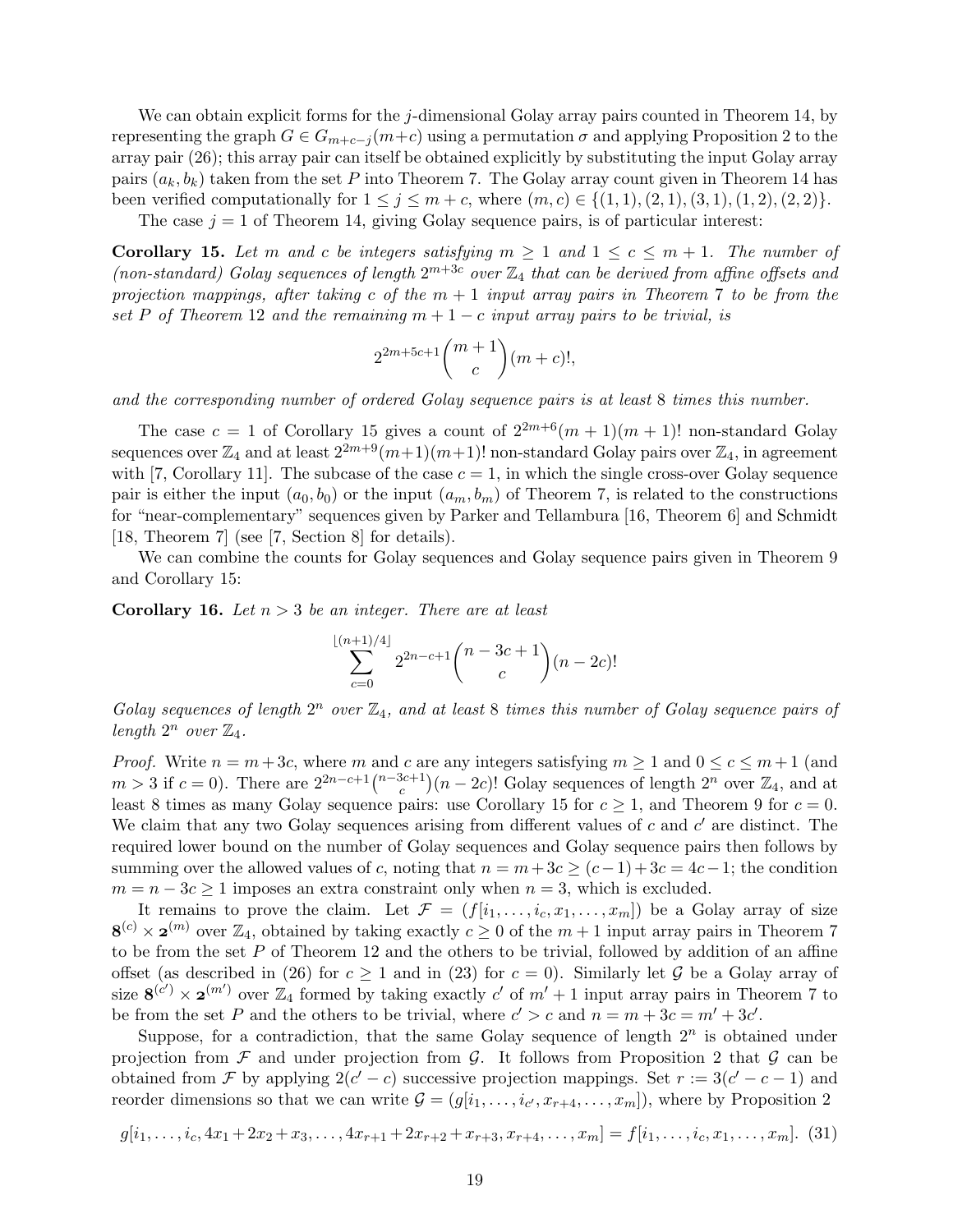Now Theorem 7 associates an input array pair  $(a_k, b_k)$  with array arguments  $i_k$  and  $x_k$  (prior to removal of any dimensions equalling 1 and subsequent relabelling of the  $i_k$ ). In the construction of G from Theorem 7, let the array argument  $i := 4x_1 + 2x_2 + x_3$  be associated with an input array pair  $(a, b) \in P$  and the array argument  $x_j$ , where  $j \geq r+4$ . Write  $\overline{g}[i, x_j]$  for the  $8 \times 2$  array obtained from  $g[i_1, \ldots, i_{c'}, x_{r+4}, \ldots, x_m]$  by setting all of the  $i_k$  except i to 0, and all of the  $x_k$ except  $x_i$  to 0. From Theorem 7 and (26) we have

$$
\overline{g}[i, x_j] = (b[i] - a[i])x_j + a[i] + e'i + e_jx_j + e_0 \text{ for } 0 \le i < 8 \text{ and } 0 \le x_j < 2
$$

for some affine offset variables  $e', e_j, e_0$ , so that

$$
\overline{g}[i,1] - \overline{g}[i,0] = b[i] - a[i] + e_j \text{ for } 0 \le i < 8.
$$
 (32)

Now let  $\overline{f}[x_1, x_2, x_3, x_j]$  be the  $2 \times 2 \times 2 \times 2$  array obtained from  $f[i_1, \ldots, i_c, x_1, \ldots, x_m]$  by setting all of the  $i_k$  to 0, and all of the  $x_k$  except  $x_1, x_2, x_3, x_j$  to 0. By (31),

$$
\overline{g}[4x_1 + 2x_2 + x_3, x_j] = \overline{f}[x_1, x_2, x_3, x_j]
$$

and so

$$
\overline{g}[4x_1 + 2x_2 + x_3, 1] - \overline{g}[4x_1 + 2x_2 + x_3, 0] = \overline{f}[x_1, x_2, x_3, 1] - \overline{f}[x_1, x_2, x_3, 0].
$$

But the left hand side is quadratic in  $x_1, x_2$  and  $x_3$  for any cross-over pair  $(a, b) \in P$  (as can easily be verified from (32) and the algebraic normal forms given in [7, Theorem 2]), whereas the right hand side is linear in  $x_1, x_2$  and  $x_3$  (by examination of Theorem 7). This gives the required contradiction.  $\Box$ 

The smallest value of  $n$  for which the minimum Golay sequence count in Corollary 16 exceeds the previously known minimum count [7, Table 1] is  $n = 7$ , for which the value  $c = 2$  gives an additional  $2^{14} \cdot 3!$  Golay sequences. The minimum Golay sequence and sequence pair counts in Corollary 16 are known by exhaustive search to be exact for lengths 2, 4, 8 and 16, but it is not currently known whether they are exact for larger lengths of the form  $2^n$ .

#### 8 Summary

We have argued that the natural viewpoint for a Golay complementary sequence is as a projection of a multi-dimensional Golay array. We have given a greatly simplified and completely elementary process for constructing Golay array and sequence pairs:

- 1. construct suitable Golay array pairs from lower-dimensional Golay array pairs using Theorem 7;
- 2. take affine offsets of these Golay array pairs using Lemma 8; and
- 3. take projections of the resulting Golay array pairs to lower dimensions, using a directed graph representation and Proposition 2.

We have used this process to construct new infinite families of Golay sequences of length  $2<sup>m</sup>$ over  $\mathbb{Z}_4$ . All Golay arrays and sequences of volume  $2^m$  over  $\mathbb{Z}_{2^h}$  obtainable under any known method can be constructed in this way (see Theorems 11 and 14). In particular we have found the full generalisation of [7, Example 6] that was sought in [7].

Howard, Calderbank and Moran [10] have recently given an alternative explanation for the existence of binary Golay sequences of length  $2^m$  in terms of the  $(2m + 1)$ -dimensional discrete Heisenberg-Weyl group over the field  $\mathbb{Z}_2$ . Although this makes a connection between such Golay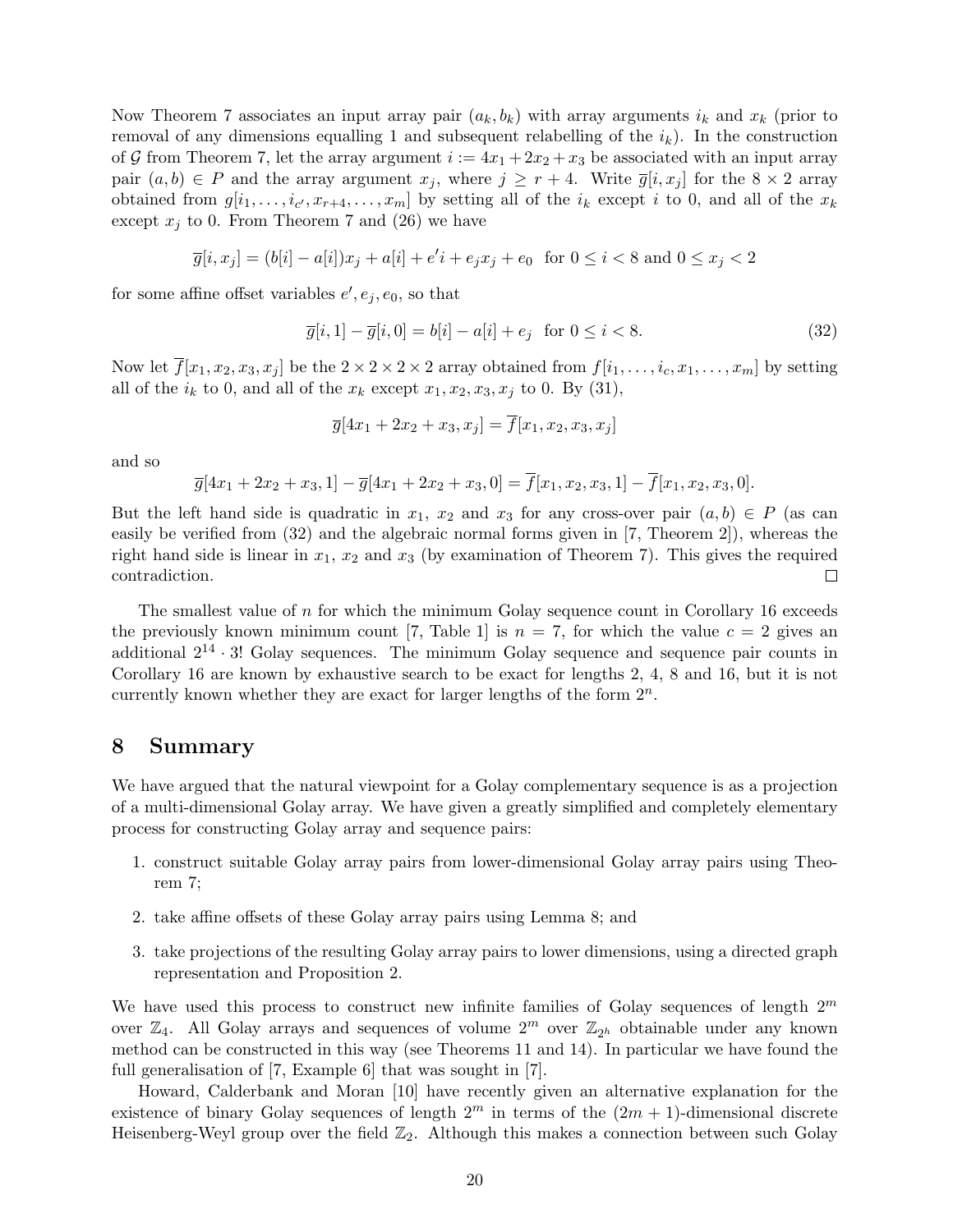sequences and higher-dimensional structures, it does not mention Golay arrays, does not construct new Golay sequences, and is restricted to a binary alphabet. Our methods relate m-dimensional Golay arrays to Golay arrays of all lower dimensions, apply to any alphabet  $\mathbb{Z}_H$  (where H is necessarily even), and construct and enumerate infinite new families of Golay array and sequence pairs.

We can also now answer a question posed in  $[6]$ : why do standard Golay sequences of length  $2^m$ over  $\mathbb{Z}_H$  occur as complete cosets of the first-order Reed-Muller code (that is, their algebraic normal form in the variables  $x_1, \ldots, x_m$  contains a term  $\sum_{k=1}^m e_k x_k + e_0$  for arbitrary  $e_k \in \mathbb{Z}_H$ ), whereas the non-standard examples of Li and Chu [12] and their derived Golay sequences do not? The structural explanation sought in [6] is found in the form of the inputs to Theorem 7. We have seen in Theorem 9 and Corollary 10 that standard Golay sequence pairs can be constructed from trivial input array pairs, and that the affine offsets provided by Lemma 8 give complete first-order cosets under the mapping to algebraic normal form. In contrast, the known non-standard pairs are constructed from at least one cross-over Golay sequence pair of length 8 over  $\mathbb{Z}_4$ , which crucially cannot be represented as a  $2 \times 2 \times 2$  (or even  $4 \times 2$ ) Golay array. Application of Lemma 8, followed by the mapping to algebraic normal form, then gives an incomplete subset of the first-order Reed-Muller code.

The algebraic normal form of any length 8 sequence is expressed using three  $\mathbb{Z}_2$  variables, and it is easy to check from [7, Theorem 2] that, for any cross-over Golay sequence pair  $(a, b)$  of length 8 given in Theorem 12, the expression  $a + a^* - b - b^*$  is linear in these three variables. It follows from the form of Theorem 7 that all the non-standard Golay sequences counted in Corollary 15 (which are constructed using Theorem 7) have a cubic algebraic normal form. However, even in the case  $c = 1$ , this algebraic normal form is unwieldy (and rather uninformative) when written explicitly, as seen in [7, Theorem 10].

We conclude with some open questions:

- 1. How can the three-stage construction process of this paper be used to simplify or extend known results on the construction of Golay sequences in other contexts, such as 16-QAM modulation [1], a ternary alphabet  $\{1, 0, -1\}$  [3], or quaternary sequences whose length is not a power of 2 [2]?
- 2. What underlies the shared autocorrelation property that gives rise to the length 8 quaternary cross-over Golay sequence pairs of Theorem 12? Are there further examples of Golay pairs of length  $2^m$  over  $\mathbb{Z}_{2^h}$  having the shared autocorrelation property? If so, this would allow the construction of further infinite families of non-standard Golay sequences and pairs via a new cross-over of autocorrelation functions.

#### Acknowledgement

The authors are grateful to Richard Gibson for his helpful comments on the manuscript.

#### References

- [1] C.V. Chong, R. Venkataramani, and V. Tarokh. A new construction of 16-QAM Golay complementary sequences. IEEE Trans. Inform. Theory, 49:2953–2959, 2003.
- [2] R. Craigen, W. Holzmann, and H. Kharaghani. Complex Golay sequences: structure and applications. Discrete Math., 252:73–89, 2002.